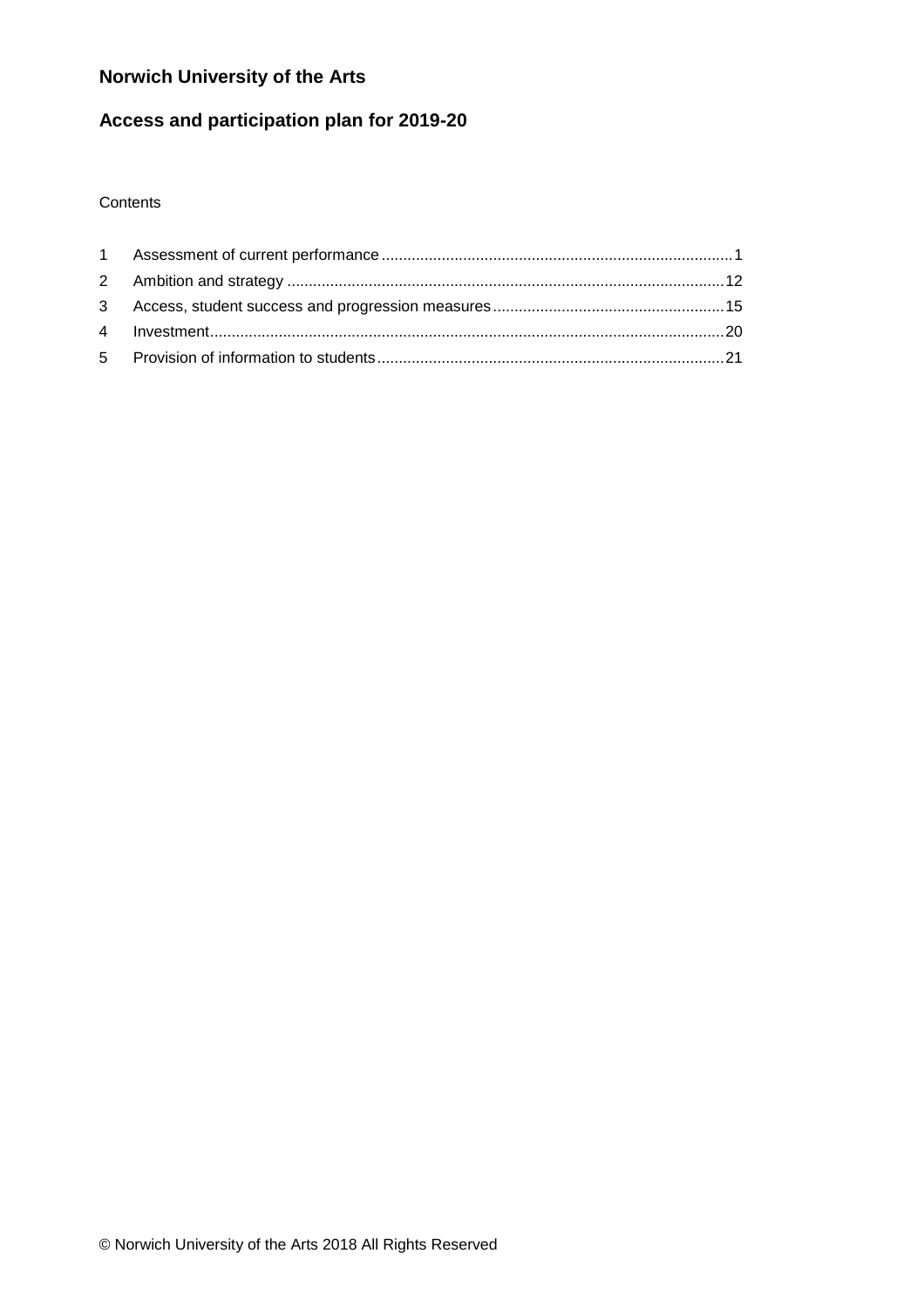# <span id="page-1-0"></span> **1 Assessment of current performance**

 key areas identified by us as priorities for our access, retention and opportunity activities. The following sections outline an up-to-date assessment of our performance in improving Mature students, students from low socio-economic background groups, students from Black, Asian and other Minority Ethnic (BAME) backgrounds, students from low participation neighbourhoods (LPNs), students with disabilities and care leavers represent a focus for our specialist arts university.

 undertake regular monitoring of retention in the first year of UG entry and by implication, the possible. Each group is compared with peers outside the group under analysis as a control. In analysing the University's performance in supporting the success of our students, we transition to higher education. Progression and attainment at final degree of students from widening participation backgrounds and underrepresented groups is monitored closely and evidence-based measures and interventions put in place to make improvements wherever

 In undertaking this assessment the University has taken note of the Office for Students' intersections between age, gender, ethnicity and Low Participation Neighbourhoods. expectation for providers to examine intersections of different characteristics to identify more accurately gaps in access, success and progression, and we are committed to developing further measures that explore these intersections in 2017-18, specifically for the

The following tables summarise our performance to date.

### 1.1 **Access for young full-time undergraduate entrants from low socio-economic backgrounds (NS-SEC 4-7)**

- 1.1.1 The University has been monitoring the proportion of young full-time undergraduate 2016-17 HESA have withdrawn this measure as a Performance Indicator and no longer entrants from lower socio-economic backgrounds, measured through the NS-SEC measures and focusing on students from backgrounds classified as NS-SEC 4-7. From publishes indicators or benchmarks in Table T1a.
- 1.1.2 The University has, therefore, ceased using the measurement of students from NS-SEC4-7 from 2016-17 and will use the Low Participation Neighbourhood indicator until a more suitable alternative is developed.

### 1.2 **Access for young entrants from Low-Participation Neighbourhoods (LPNs) for Higher Education**

the location adjusted benchmark in all years (HESA Performance Indicator Table T1a<sup>1</sup>) 1.2.1 Our assessment has led us to develop an aim to increase the proportion of young full-time undergraduate entrants from low participation neighbourhoods (LPNs) and to remain above

 $\overline{a}$ 

<sup>&</sup>lt;sup>1</sup> HESA (2017) *UK Performance Indicators 2015/16: Widening Participation, Table 1a: Participation of full-time first degree entrants.* Available at [https://www.hesa.ac.uk/data-and-analysis/performance-indicators/widening](https://www.hesa.ac.uk/data-and-analysis/performance-indicators/widening-participation)[participation.](https://www.hesa.ac.uk/data-and-analysis/performance-indicators/widening-participation) Release date: 2 February 2017.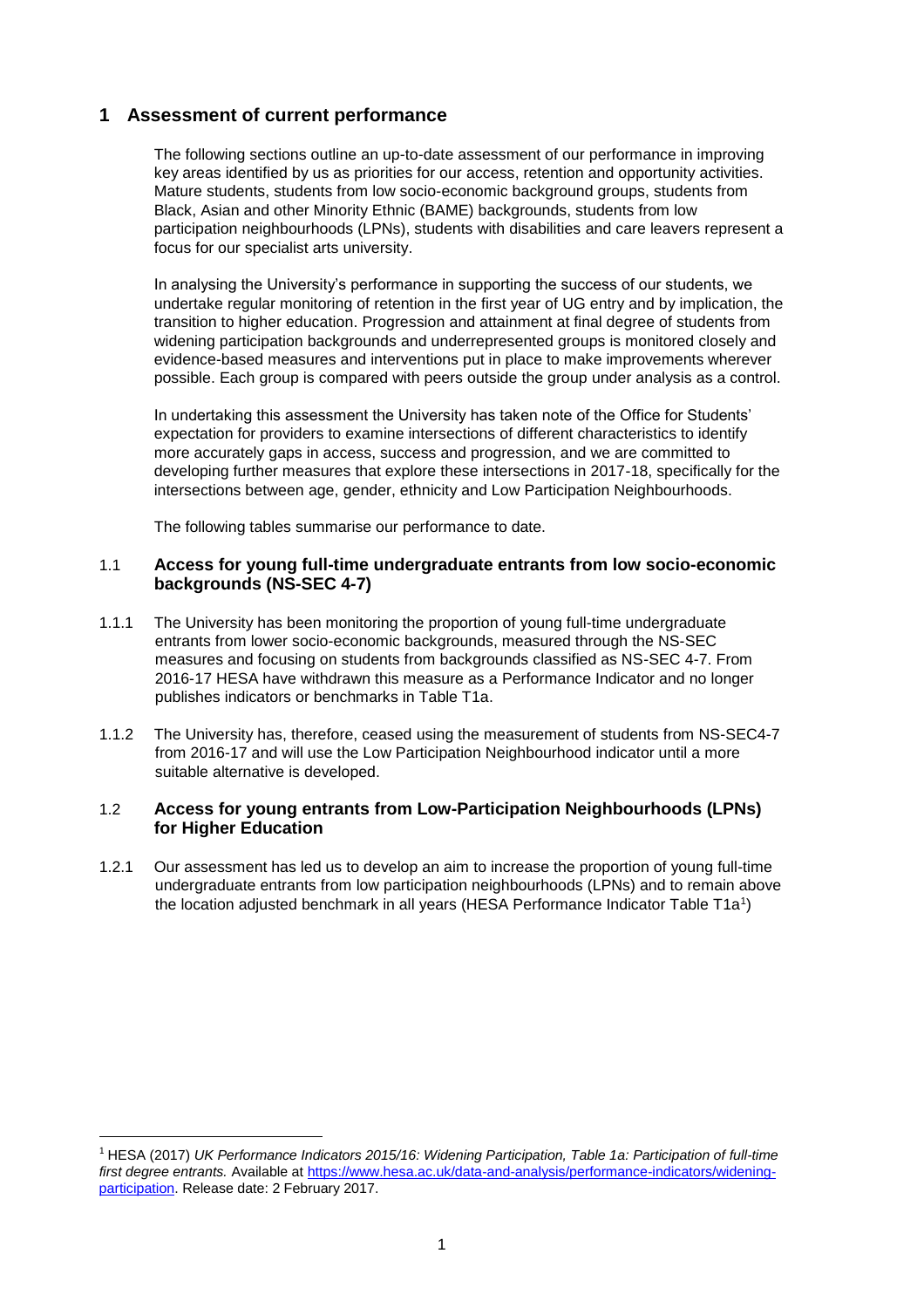

 HESA location adjusted benchmark for NUA. Additional university provision in Suffolk to support targeted students partly explains this decrease for NUA. Recruitment from schools from Norfolk and Suffolk with high proportions of widening participation pupils show that applications to NUA increased from 438 in 2013 to 488 in 2016/17 entry (an increase of increase of 32% on the 2013 figure). We will continue to target regional schools and Since 2014-15 the proportion of new students from LPNs has fallen but remains above the 11%). Figures for 2017-18 entry show that applications have increased again to 578 (an colleges with students from low participation neighbourhoods, and we are pleased to note that data for 2017-18 entrants shows that the percentage of young entrants from LPNs has risen to 17.2%. This will remain an area of focus for the University.

### 1.3 **Access for mature entrants to undergraduate courses**

 $\overline{a}$ 

 undergraduate entrants aged 21 or above on entry who are studying on an NUA course (HESA Performance Indicator Table T2a - Mature, full-time, first degree entrants2). 1.3.1 Our assessment has led us to develop an aim to increase the proportion of mature full-time

<sup>&</sup>lt;sup>2</sup> HESA (2017) *UK Performance Indicators 2015/16: Widening Participation, Table 2a: Participation of full-time first degree entrants.* Available at [https://www.hesa.ac.uk/data-and-analysis/performance-indicators/widening](https://www.hesa.ac.uk/data-and-analysis/performance-indicators/widening-participation)[participation.](https://www.hesa.ac.uk/data-and-analysis/performance-indicators/widening-participation) Release date: 2 February 2017.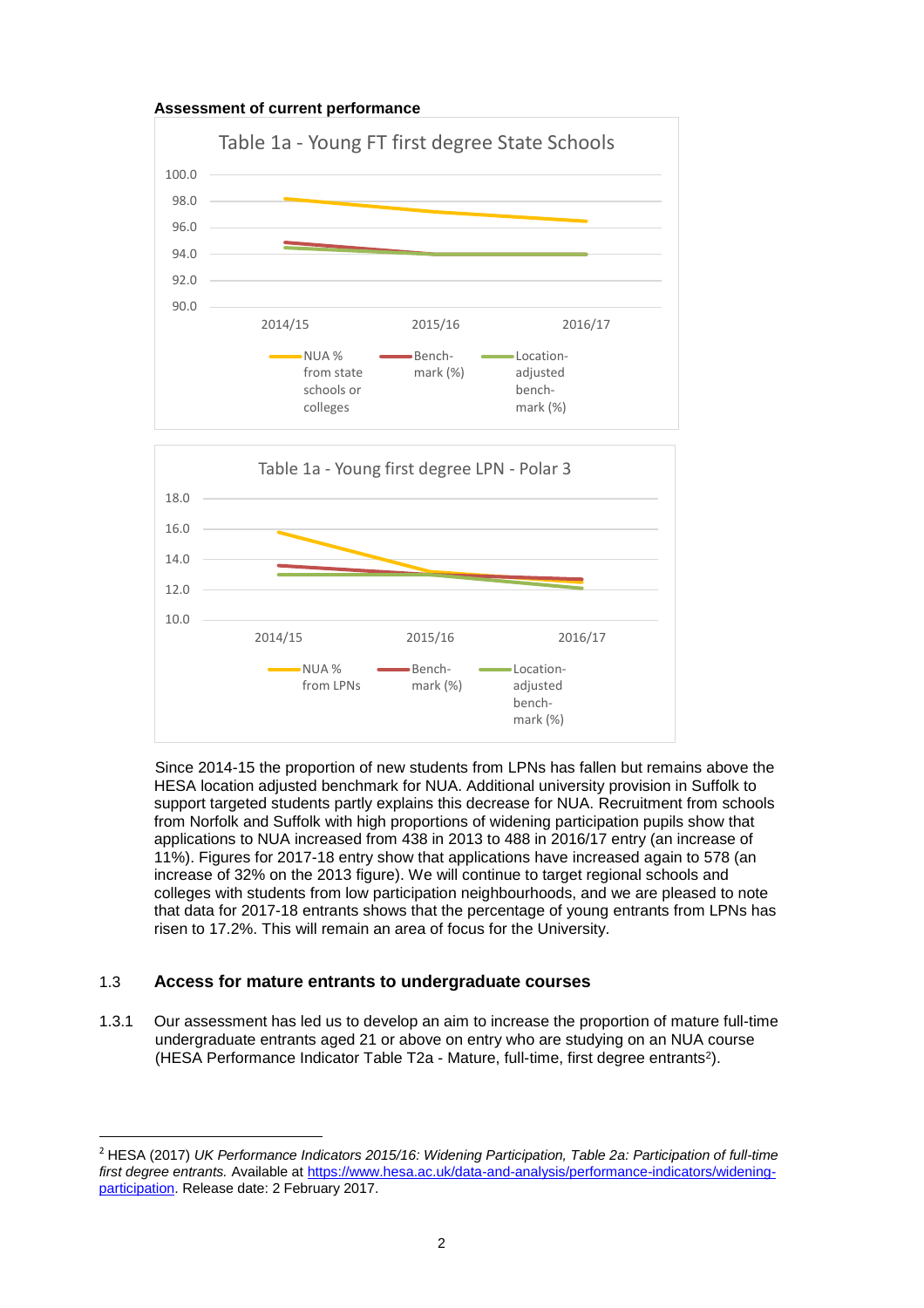

 course, between 2014/15 and 2016/17, who were aged 21 on entry. In absolute terms the number of mature entrants aged 21 and above dipped in 2016/17 but has resumed to the more consistent level of around 80 per annum in 2017/18. However, in percentage terms applications to art and design subjects from mature applicants nationally have decreased by 2% over 3 years, with a decrease of 5% in the subjects offered by NUA (UCAS, 20163). 1.3.2 The above charts show the proportion of undergraduate entrants starting an undergraduate (when measured against a 6% increase in the total student population) the percentage has decreased. Whilst we remain committed to strengthening the opportunities for mature entrants to study art, design, media or architecture subjects at NUA, we are aware that

### 1.4 **Access for Black, Asian and Minority Ethnic (BAME) entrants to undergraduate courses**

 BAME backgrounds. Our stated aim is to increase the proportion of UK domiciled students from Black, Asian and Minority Ethnic (BAME) origins and will continue to provide targeted outreach in regional areas with larger numbers of students from BAME backgrounds. 1.4.1 The University continues to be committed to increasing the proportion of students from



Source: NUA Student Records System

 $\overline{a}$  *education course – 2016"*, Subject Group by Age tables (DR3\_013) [internet]. Available from: 3 UCAS (2016), *End of cycle data resources: Provision 2016 "Applications and acceptances for types of higher*  [https://www.ucas.com/corporate/data-and-analysis/ucas-undergraduate-releases/ucas-undergraduate-end](https://www.ucas.com/corporate/data-and-analysis/ucas-undergraduate-releases/ucas-undergraduate-end-cycle-data-resources)[cycle-data-resources](https://www.ucas.com/corporate/data-and-analysis/ucas-undergraduate-releases/ucas-undergraduate-end-cycle-data-resources) [accessed March 2017].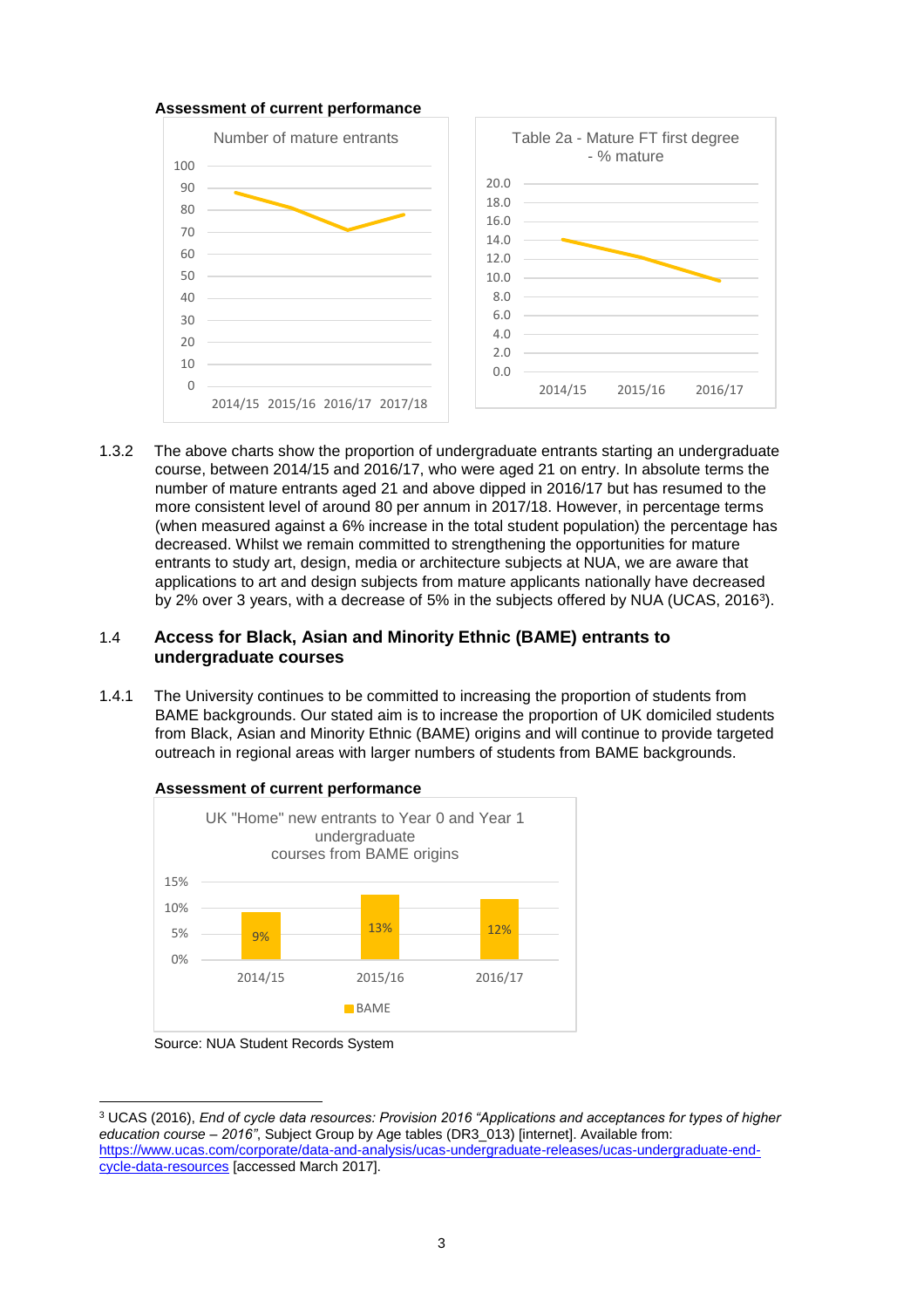- (a relatively low proportion of people usually resident in the East of England are from BAME backgrounds compared with the rest of England<sup>4</sup>), and our arts specialism. A benchmarking 1.4.2 The percentage of new entrants from BAME ethnic origins has been steadily rising over the past five years, from 6% in 2011/12 to 13% in 2015/16 and fell slightly to 12% in 2016/17. This continues to be an area of challenge for us both in terms of the regional demographics exercise undertaken by the University noted that BAME students accounted for 22% of new entrants to all subjects, however the proportion of BAME students recruited to art and design subjects in 2013/14 accounted for just 6% of all students recruited to courses in this subject area<sup>5</sup>.
- outreach and recruitment activity aimed at increasing the number of BAME students 1.4.3 Our progress to date indicates that we are seeing the beginning of an increase in the proportion of BAME students studying at NUA, and we will continue to focus targeted studying and succeeding at NUA.

### 1.5 **Student Success targets**

- 1.5.1 One of the key commitments of the University, as expressed through the Mission and Core retention and degree classification outcomes. Values and the Student Agreement is to ensure equality of opportunity for students from diverse backgrounds, providing support where need is identified. In analysing our performance to date, we have focused our analysis on two key indications of success;
- 1.5.2 We have undertaken monitoring of our retention record over a number of years which has group can be very different. We have also looked at the comparative data between different provided us with a good record of data on which to focus our widening participation activity. In analysing our retention record, we have considered young and mature student populations separately in acknowledgement that the challenges facing students in each groups within the University's undergraduate population, and have been monitoring relative performance through our Access Agreement targets.
- have been monitoring the differential outcomes for students in different populations by 1.5.3 Similarly, in considering measures for determining successful outcomes for students, we analysing the degree classifications for different groups within each graduating cohort.

### 1.6 **Student success: retention of young entrants**

 percentage falls from 7.9% in 2013-14 to 5.0% by 2019/20 and to 4.8% by 2020/21. 1.6.1 We aim to continue to ensure that the percentage of young entrants who drop out of Higher Education is below 5% and the percentage is lower than the HESA benchmark (HESA, 2017, Table  $3a<sup>6</sup>$ ). Through a range of retention initiatives we are seeking to ensure that the

 $\overline{a}$ <sup>4</sup> Comparative data provided by the Office of National Statistics (ONS) and made available through Norfolk Insight (www.norfolkinsight.org.uk).

Insight (<u>www.norfolkinsight.org.uk</u>).<br><sup>5</sup> Source: HESA statistical release, Table 6a: *Full-time students by subject, level, sex, age, disability and ethnicity***,** 2013-14,<https://www.hesa.ac.uk/free-statistics>

 [analysis/performance-indicators/non-continuation](https://www.hesa.ac.uk/data-and-analysis/performance-indicators/non-continuation)*.* Release date: 9 March 2017. 6 HESA (2017) *UK Performance Indicators 2015/16: Non-continuation rates, Table 3a: Non-continuation following year of entry: full-time first degree entrants. Available a[t https://www.hesa.ac.uk/data-and-](https://www.hesa.ac.uk/data-and-analysis/performance-indicators/non-continuation)*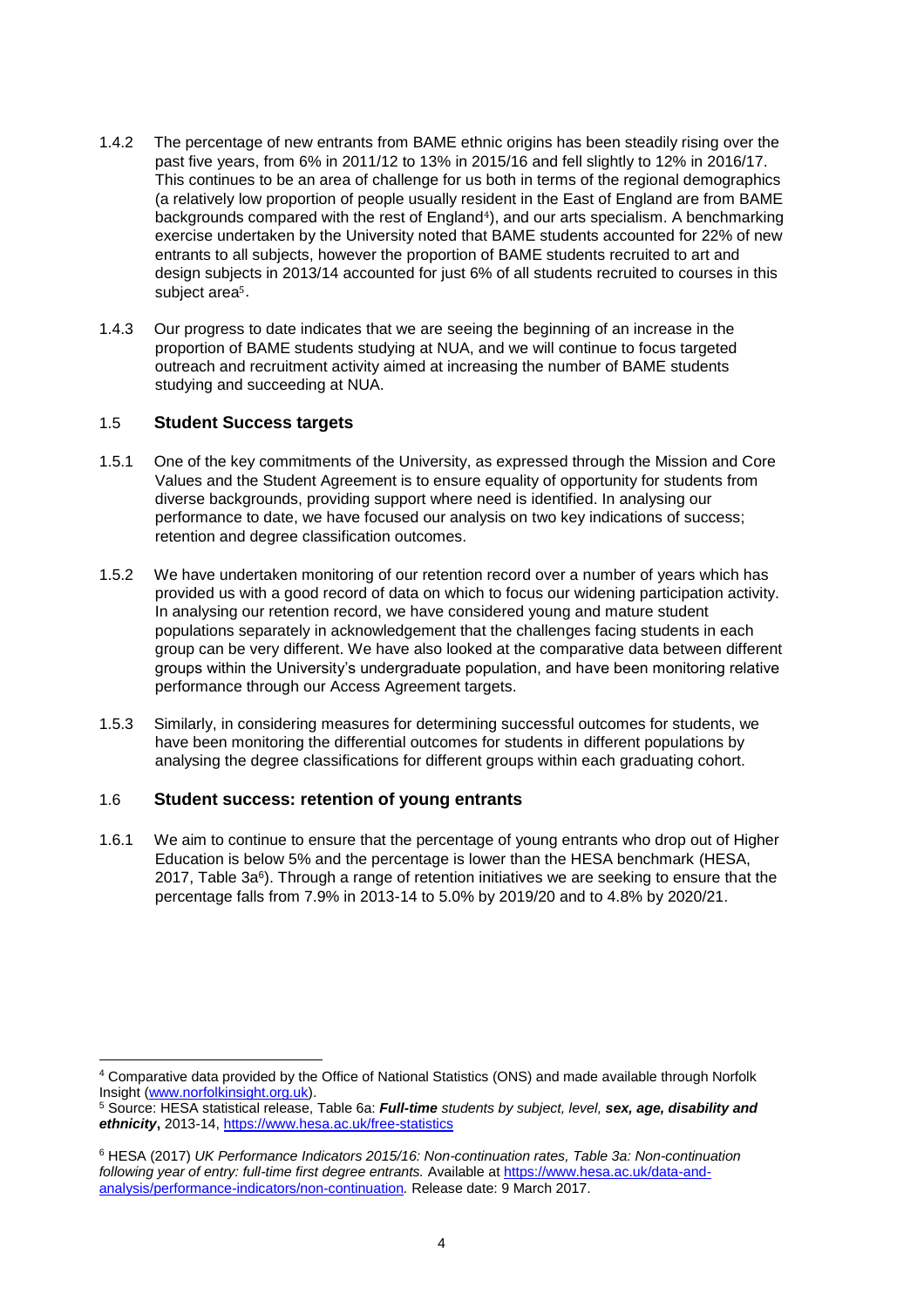

 1.6.2 The charts above summarise the percentage of students who were projected to continue or qualify at the University between 2014/15 and 2016/17 and the percentage of students who leave one of our courses during their first year and who do not continue at another with over 90% retention since 2011/12. The University will continue with targeted work aimed at retention, for example expanding the number of Peer Assisted Learner (PAL) Mentors, to ensure that we maintain our good record in this area. institution. The University has demonstrated a strong track record in retaining its students

# Mentors, to ensure that we maintain our good record in this area. 1.7 **Student success: retention of young entrants from low participation neighbourhoods**

 Neighbourhoods who drop out of Higher Education to 5% and remain below the HESA 1.7.1 We are committed to reducing the percentage of young entrants from Low Participation benchmark. From baseline data in 2013/14 of 8% we aim to ensure that this is reduced to 5% by 2019/20 and 4.8% in 2020/21.

### **Assessment of current performance**

 1.7.2 The tables below show the percentage of young entrants from low participation neighbourhoods who leave higher education in their first year.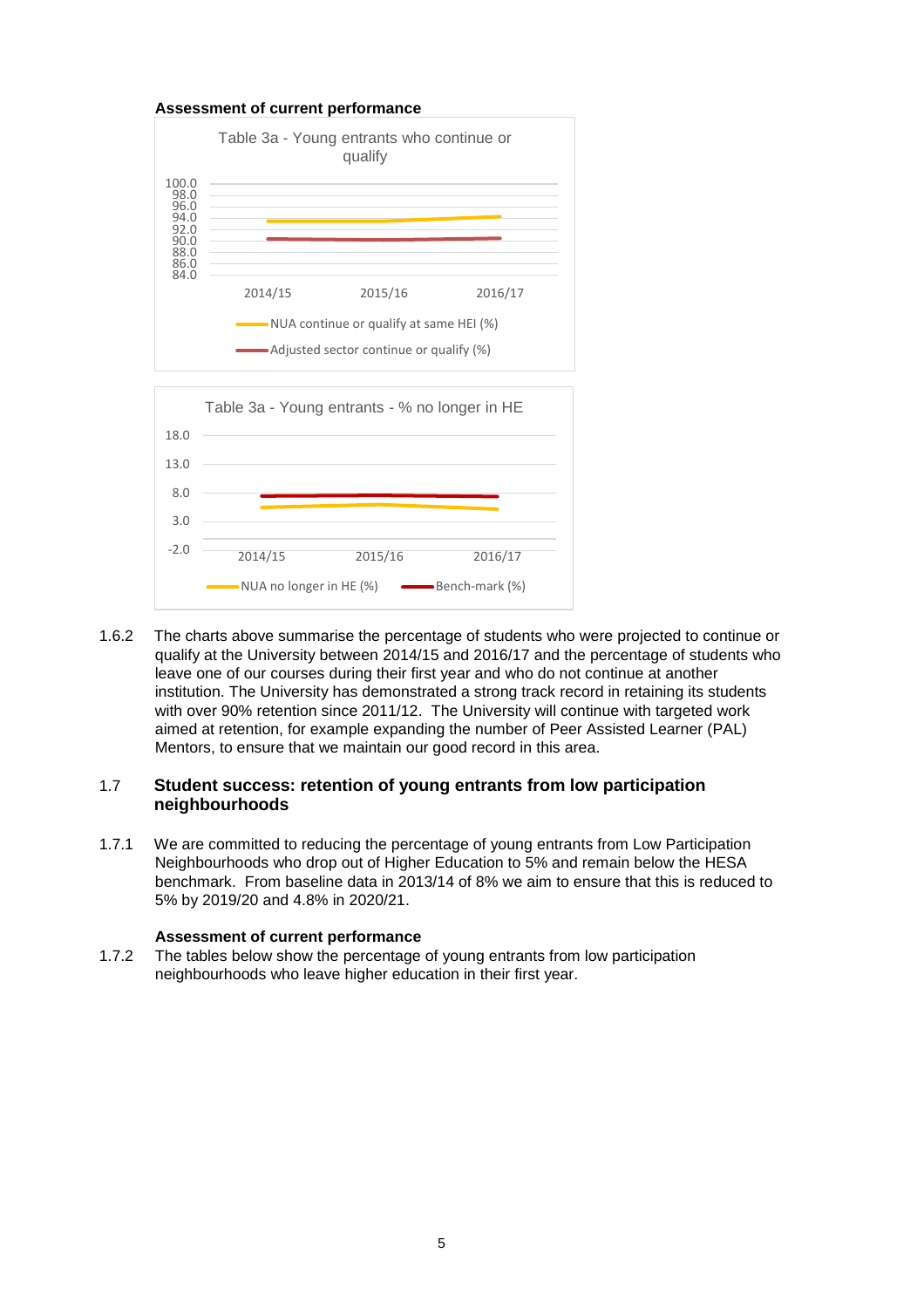

 1.7.3 The percentage of young entrants from LPNs in 2016/17 expected to continue or qualify has fallen below the HESA benchmark for the first time since 2010/11. The University will 2015/16 the University implemented changes to its curriculum delivery across all of its courses to enhance learning opportunities, and extended its studio and workshop opening planning their learning activity around personal commitments. The full impact is not likely to become apparent until the end of 2017/18, but we continue to monitor the relative continue to focus on retention initiatives through its inclusive curriculum and PAL Mentor scheme to influence the number of new entrants who withdraw from HE altogether. In times with qualified staff in support during the evenings, to offer students more flexibility for achievements of under-represented groups carefully as part of this impact assessment.

### 1.8 **Student success: retention of mature entrants**

 10% by 2018/19 and to 8% by 2020/21. 1.8.1 Retention: to continue to ensure that the percentage of mature entrants who drop out of Higher Education falls below 10% and the percentage is lower than the HESA benchmark (HESA, 2017, Table 3a7). In 2013/14 this was 13.7% and we are seeking to reduce this to

### **Assessment of current performance**

 $\overline{a}$ 

 1.8.2 The table below shows the percentage of mature entrants who are projected to continue or qualify at the University.



 above 90%. The small size of the mature cohort makes this indicator more subject to circumstances that are outside the University's ability to influence. The University has continued to put in measures to help mature students to plan outside commitments around 1.8.3 In 2016-17 the percentage of mature entrants projected to continue or qualify returned to fluctuation than those measured against the larger "young" cohort. The reasons that mature entrants leave our full-time courses are often associated with personal their studies, such as longer opening hours in studios and workshops.

 [analysis/performance-indicators/non-continuation](https://www.hesa.ac.uk/data-and-analysis/performance-indicators/non-continuation)*.* Release date: 9 March 2017. 7 HESA (2017) *UK Performance Indicators 2015/16: Non-continuation rates, Table 3a: Non-continuation following year of entry: full-time first degree entrants.* Available a[t https://www.hesa.ac.uk/data-and-](https://www.hesa.ac.uk/data-and-analysis/performance-indicators/non-continuation)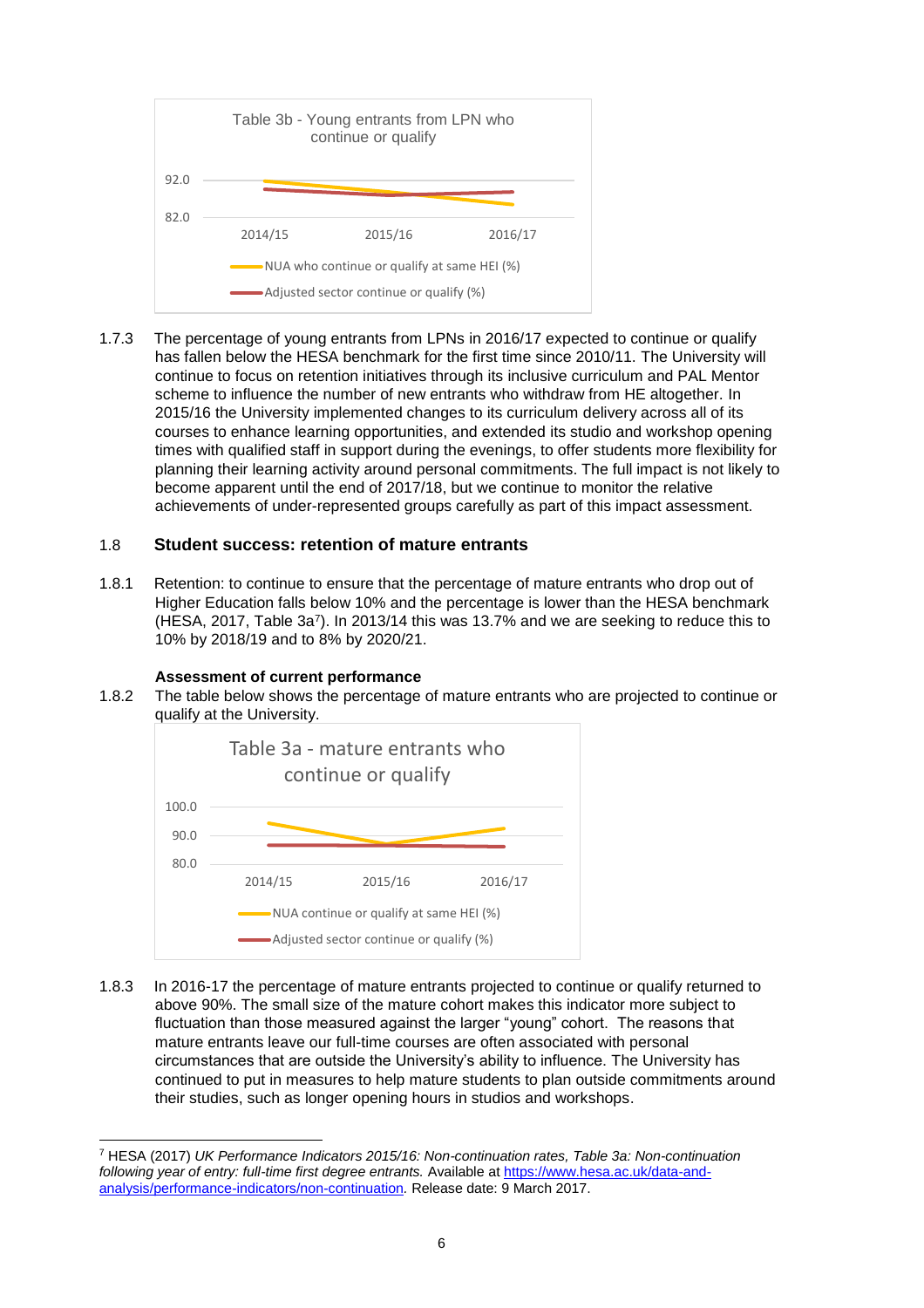## 1.9 **Student success: retention of students declaring a disability**

 retention of students from under-represented groups and the remainder of the cohort does not fall below -5% for students declaring a disability. We have consistently achieved this over the past 3 years. 1.9.1 Our assessment has led us to develop an aim to ensure that the margin of differential in the



Source: Student Records System

### 1.10 **Student success: retention of students from Black, Asian and Minority Ethnic (BAME) backgrounds**

 1.10.1 We aim to ensure that the margin of differential in the retention of students from underrepresented groups and the remainder of the cohort does not fall below -5% for students from BAME origins. The following chart indicates that whilst the University has remained within its 5% target over the past 3 years, BAME students are more likely to have a lower retention rate than their white peers. This remains an area of focus for us in designing our future retention initiatives.



**Assessment of current performance** 

 Source: Student Records System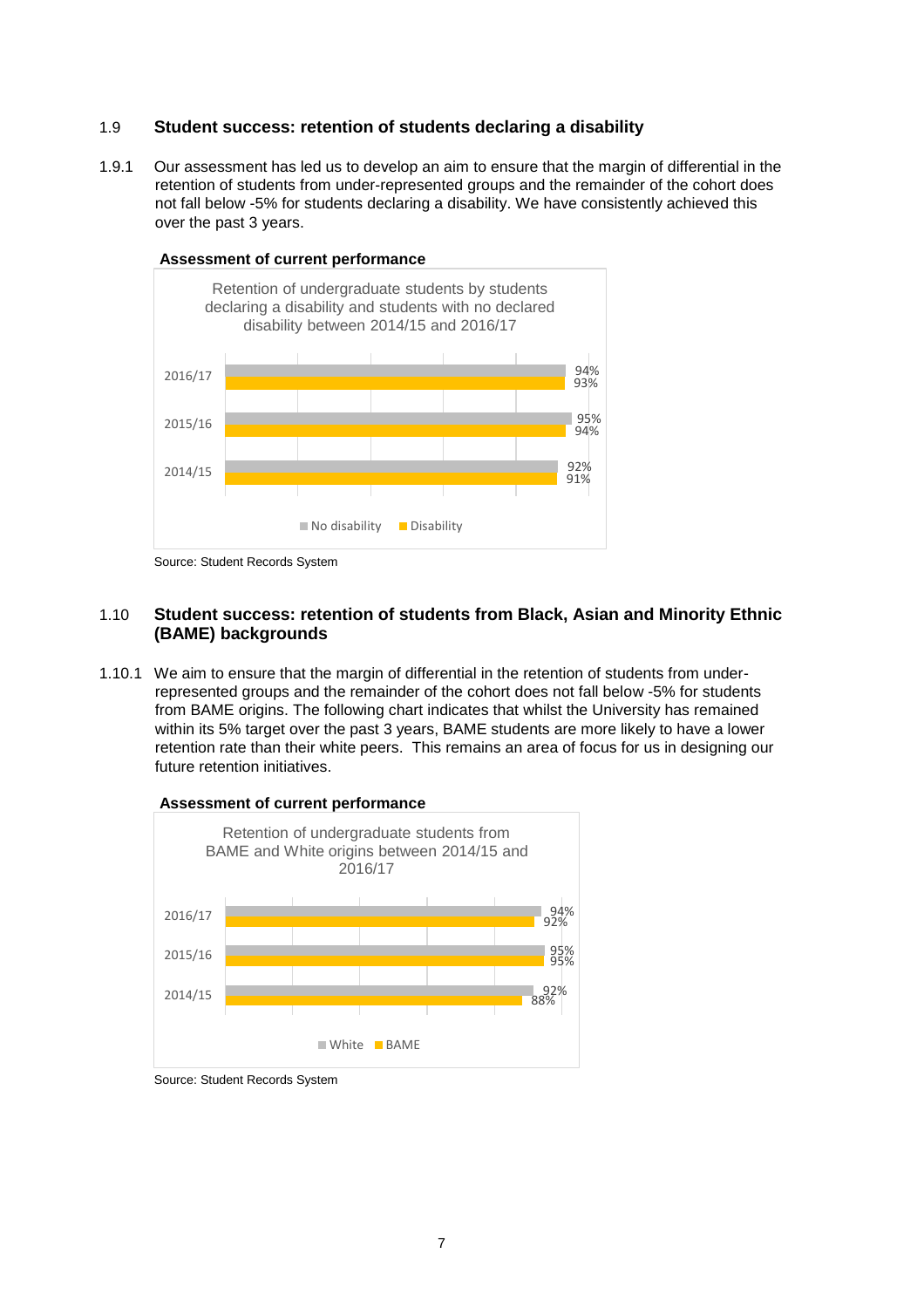## 1.11 **Multiple targets – student success and progression**

- measure of both our course success and successful progression into employment. We have been routinely measuring and analysing the degree classifications of students from widening participation backgrounds when compared with their peers for a number of years retain a margin of differential of within 5% between the achievements of a first class, or higher second class, honours degree. 1.11.1 The University considers that the degree classification outcome of its student body is a key and see this as a key indicator. In each scenario we have set our aspiration to achieve and
- 1.11.2 The following tables outline performance to date.

### 1.12 **Student success: degree classification of students from socio-economic group NS-SEC 4-7**

 1.12.1 The University has been monitoring the outcomes for undergraduate students from lower Performance Indicator and no longer publishes indicators or benchmarks in Table T1a order to ensure consistency. Our aim was to ensure that the margin of differential in the socio-economic backgrounds since 2013/14 focusing on students from backgrounds classified as NS-SEC 4-7. From 2016-17 HESA have withdrawn this measure as a however we have continued to use this measure for students for whom we have data in percentages of students from socio-economic group NS-SEC 4-7 achieving a First or Upper Second Class degree classification, does not fall below -5% compared with peers from other socio-economic groups.



#### **Assessment of current performance**

 1.12.2 From 2017-18 we will measure the success rates by Low Participation Neighbourhood. The achieved a first degree classification of 2.1 or above was 66%, compared to 76% of outcomes for 2016-17 indicate that the proportion of students from POLAR quintile 1 who students from quintiles 2 to 5.

### 1.13 **Student success: degree classification of students with a declared disability**

 1.13.1 We aim to ensure that the margin of differential in the percentages of students with a fall below -5% compared with peers who have not declared a disability. declared disability achieving a First or Upper Second Class degree classification, does not

 Source: Student Records System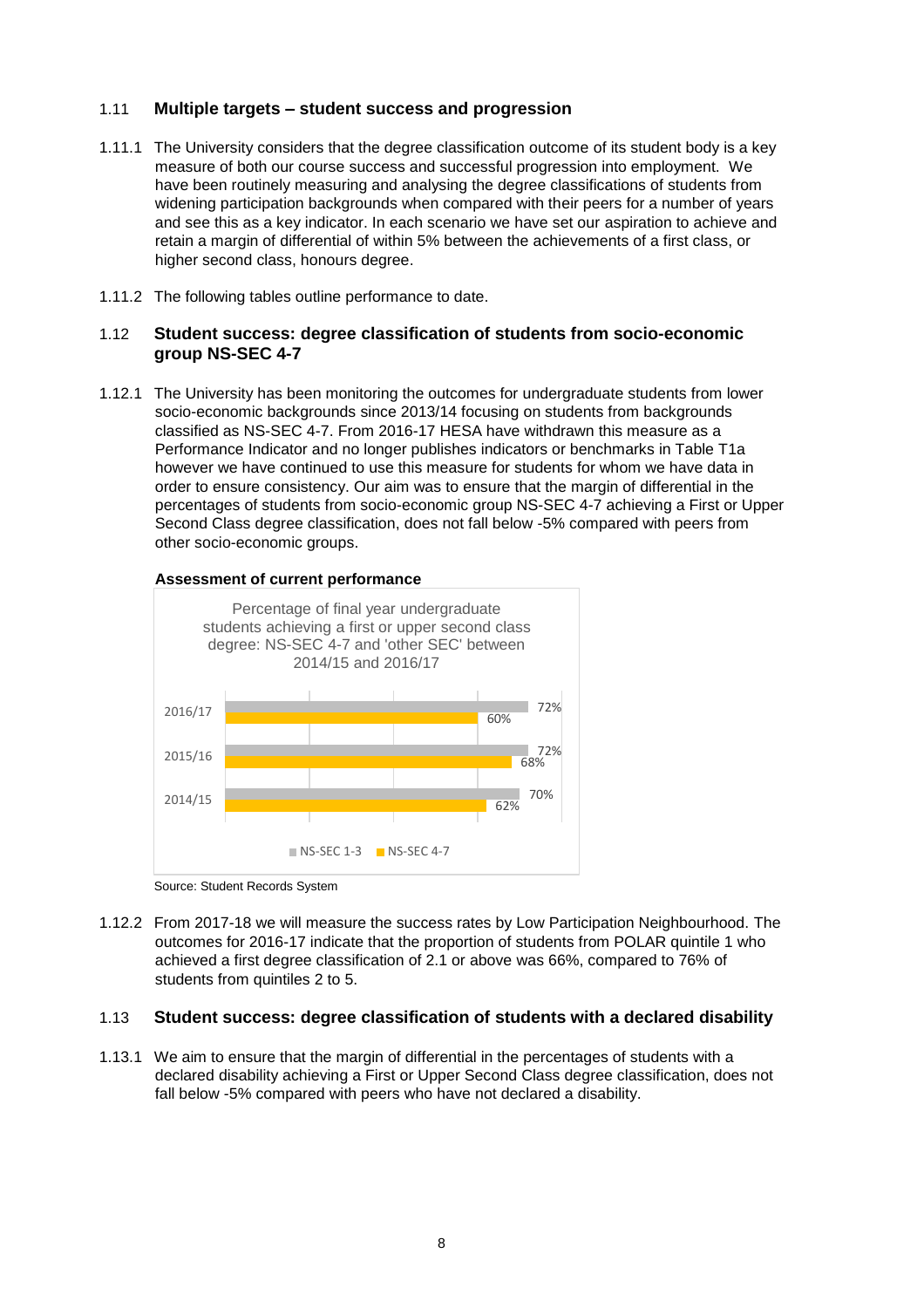

Source: Student Records System

 disabled students, the University maintained the margin of differential that meets its targets some time to work through succeeding cohorts of finalists. 1.13.2 Through its inclusive curriculum and teaching practices, and range of support provided for to 2015/16. The difference in outcomes has diverged in 2016-17 and we are monitoring differential attainment closely to establish whether this is an anomalous year or a potential trend. During 2016-17, the University also expanded the range and volume of support for learners with a broader range of disabilities than in previous years, but this may also take

### 1.14 **Student success: degree classification of students from BAME backgrounds**

 1.14.1 Again our aim is to ensure that the margin of differential in the percentages of students from not fall below -5% compared with peers from a predominantly white background. BAME backgrounds achieving a First or Upper Second Class degree classification, does





 their white peers is an area that has already been identified as one requiring enhanced intervention by us through our own monitoring processes. Whilst the numbers of BAME 1.14.2 The achievement of a First or Upper Second class degree for BAME students compared to students is small in each graduating cohort, the performance to date has resulted in a greater degree of fluctuation than anticipated. We are continuing to monitor the performance of BAME students compared to their White peers. In 2015-16 we improved our in-year reporting and introduced in-year monitoring reports to enable early intervention

 Source: Student Records System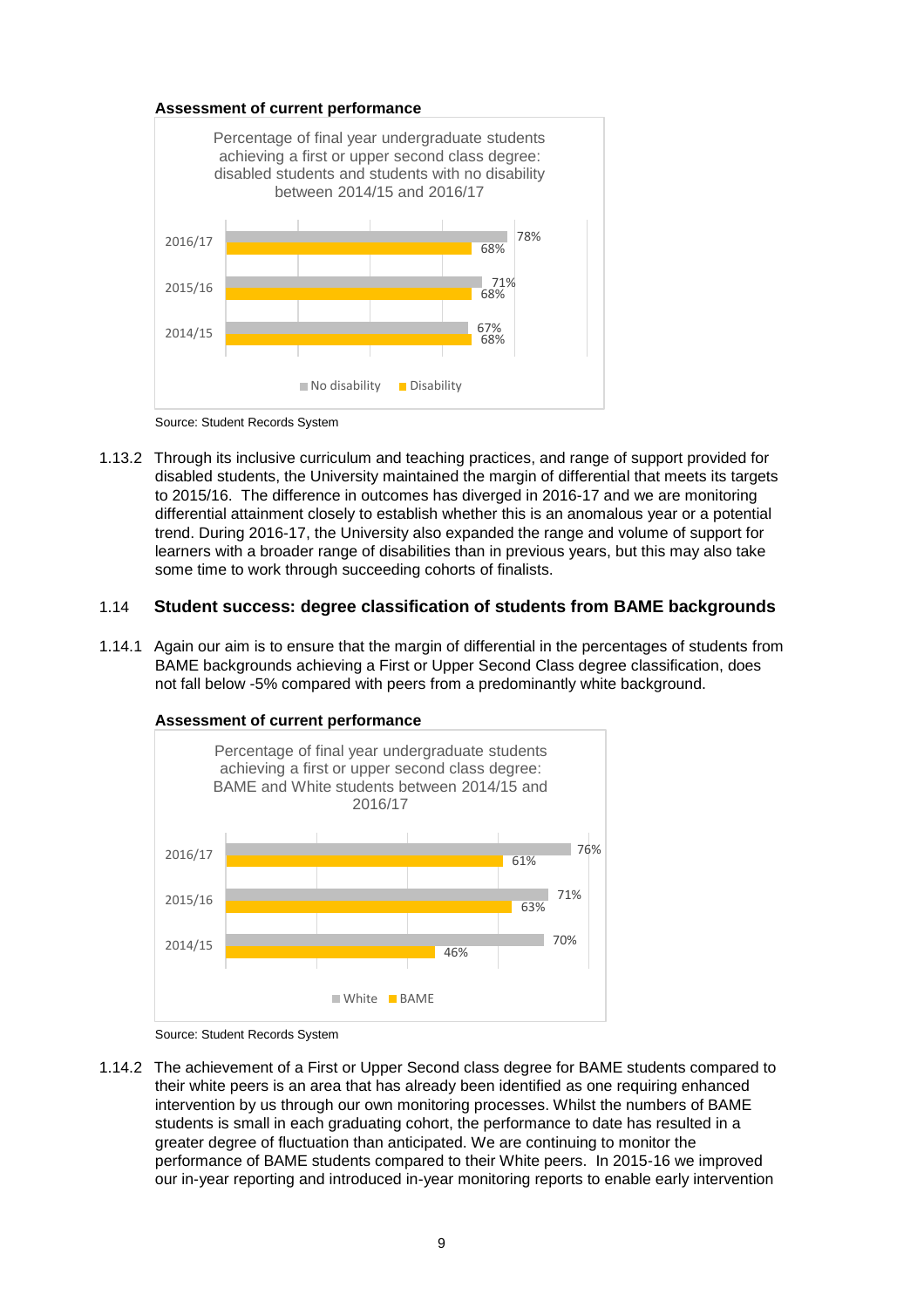based on provisional results from Year 0 onwards and we were pleased to note that our performance in 2015/16 and 2016/17 of BAME were improvements on 2014/15.

 explore the challenges that may be impacting on BAME students at NUA and support 1.14.3 This will remain a key area of focus for our student success initiatives in order to further measures that we are able to introduce in an effort to improve the relative performance of BAME students.

### **graduation**  1.15 **Progression: employment indicators for students six months after**

 1.15.1 In taking an indicator of success for graduates of the success or otherwise of the various groups of WP students we have provided an analysis on the employment data obtained 2013/14, 2014/15 and 2015/16 graduates. The following charts show the percentage of survey respondents who were in work and/or further study 6 months after graduating for through the Destination of Leavers from Higher Education Survey (DLHE) conducted on young and mature entrants, students from different POLAR3 participation neighbourhoods, students with disabilities and students from Black, Asian, or Minority Ethnic (BAME) backgrounds.





1.15.2 From our DLHE results mature entrants do not appear to be at a disadvantage in obtaining employment or further study after graduating. When looking into the type of job that each group are reporting, mature applicants appear to be more likely to obtain professional or managerial employment (Standard Occupational Class (SOC) 1, 2 or 3) with 80% of mature graduates obtaining employment in SOC 1-3.



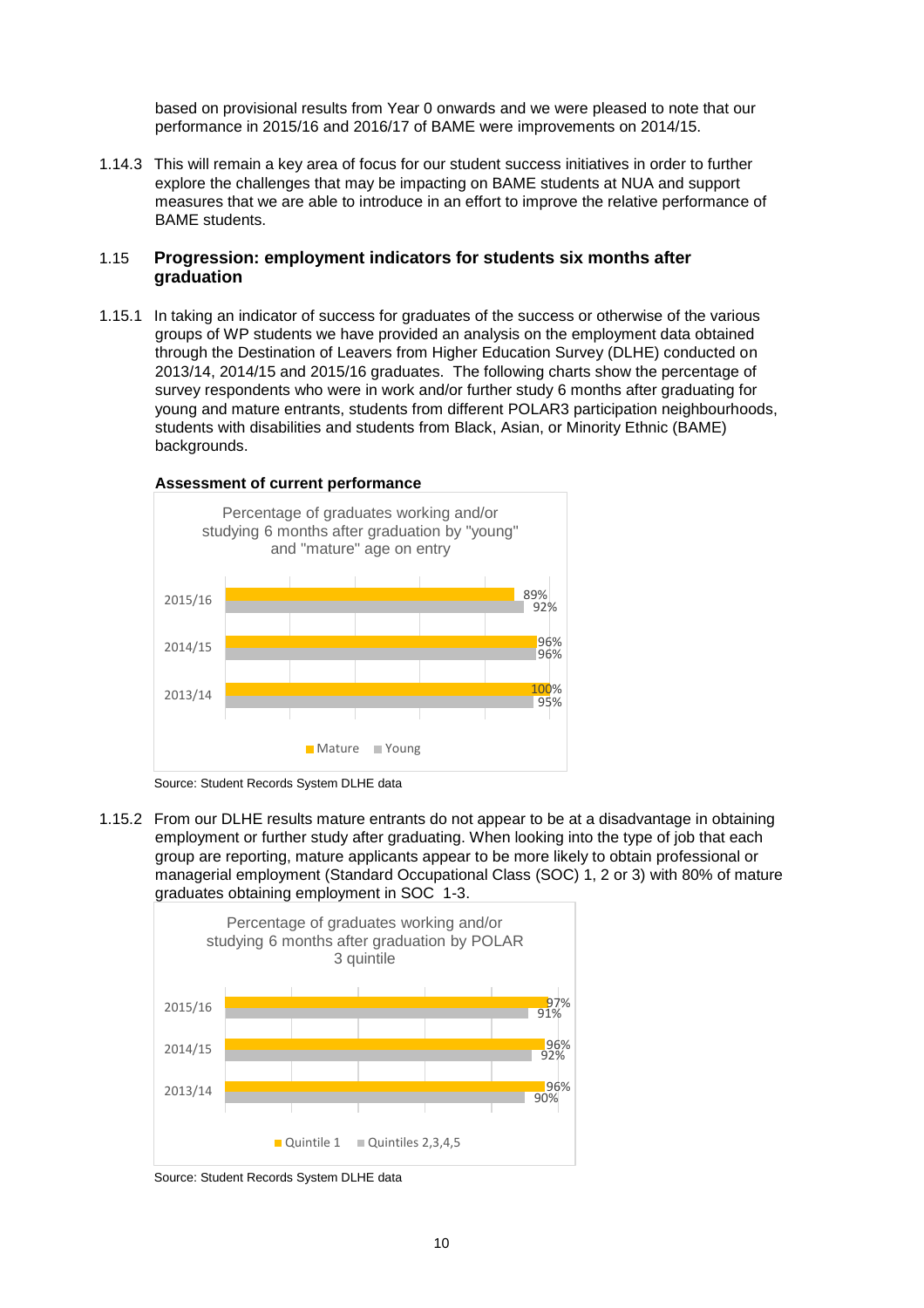1.15.3 Our results have consistently shown that a higher proportion of graduates from Low Participation Neighbourhoods (POLAR3 Quintile 1) were in employment or further study 6 months after graduation, compared to students from other POLAR3 quintiles.



Source: Student Records System DLHE data

 1.15.4 The 2015/16 DLHE data indicates that students with disabilities are as likely to be in work or further study 6 months after graduation as student with no declared disability. This has been a consistent trend over the past 3 years. In January 2017, 64% of the 2015/16 graduates with a disability were in professional or managerial employment compared with 65% of non-disabled graduates. This compared with 58% and 60% for 2014/15 and 57% and 68% for 2013/14.



Source: Student Records System DLHE data

 1.15.5 The 2015/16 DLHE results indicated that the percentage of students from BAME origins in origins for the first time. Previous years had indicated that a lower employment rate in students from BAME origins when compared with their White peers. It should be noted that the numbers of BAME graduates are relatively small making percentage indicators less reliable than for the larger population of white students. When considering the type of employment, 63% of BAME graduates from 2015/16 were in professional or managerial employment compared to 65% of their White peers. In 2014/15 this figure was 67% and work and/or further study was commensurate with the percentage of students from White 57% respectively.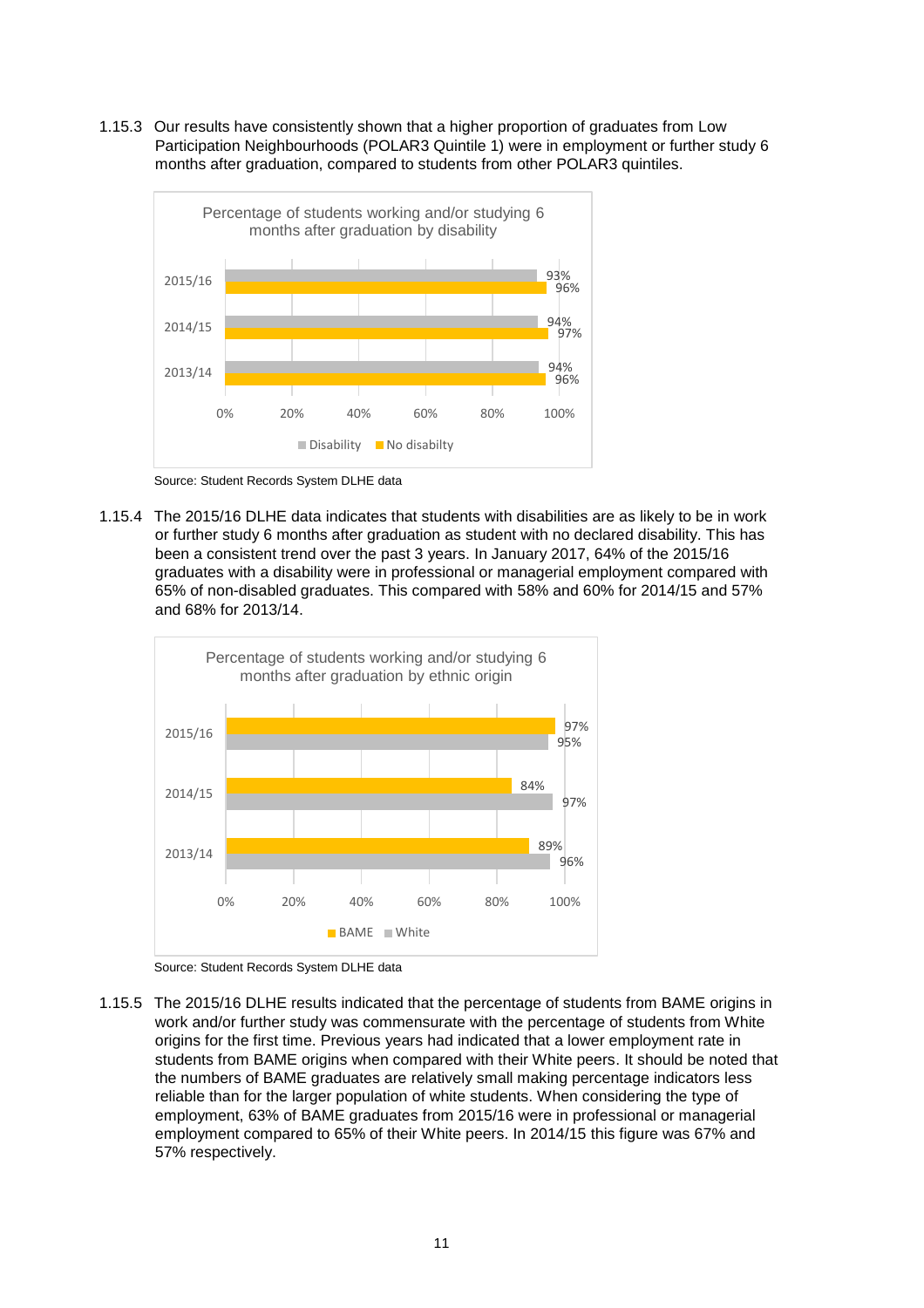# **Ambition and strategy**

# <span id="page-12-0"></span>**2 Ambition and strategy 2.1.1 Our strategic ambitions for access and participation**

 changes. We consider the whole student lifecycle and base our approach on quantitative and how they support the priorities identified by the Office for Students, are outlined below. Actions with targeted groups are proposed with the express purpose of maximising impact and realising NUA's ambition to improve access, progression and success. Our Access and Participation Plan (APP) outlines how we will respond to the areas identified for development based on an assessment of our current performance. In this section we will outline the changes we aim to achieve and our approach to achieving these and qualitative data inputs and outputs. Our strategic ambitions for access and participation

 Within the framework of this plan we are able to cite a proven track-record in terms of but national data and research undertaken directly by the University has identified particular challenges for access to creative subjects in HE. In particular schools, colleges and centres for adult learners all indicate a move away from art and design subjects in their respective curricula due, in no small measure to shifts in their KPI's and the introduction of the EBacc. planning, delivery and measurable impact. These past measures have enhanced access,

 deficits in cultural and/or educational capital that WP learners face. In relation to BAME applications nationally are made by BAME students. We would like these factors to be outlined within this plan. From a specialist arts perspective, this subject-specific challenge serves to accentuate entrants to our subjects, there are particular cultural factors which make our subjects less likely to receive parental approval at application. For our subjects, around 5% of the noted in relation to our ambitions, strategy and the proportionately substantial investment

### 2.2 **Underrepresented groups that we will be specifically targeting and at what stage of the student lifecycle**

 We plan our access and outreach activities for groups under-represented in HE based on statistical and contextual information and our drive to be able to measure real progress against key milestones. Our outreach practices are founded on expectations of maximum appropriate balance of activities relevant to the requirements and philosophy of the APP. We will continue to build on such activities, which are concentrated specifically around WP impact and existing good practice. We continually refine our approach to ensure an learner constituencies in the wider community.

 would benefit from a HE experience at NUA, but particularly for those groups identified in Our strategic ambitions for access focus on enabling entry to HE for all applicants who our Assessment of Current Performance:

 1/ Enhanced *access* and *success* for young applicants and entrants from Low-Participation Neighbourhoods (LPNs) for Higher Education.

 2/ Enhanced *access* and *success* for mature applicants and entrants to undergraduate courses.

 3/ Enhanced *access*, *progression* and *success* for Black, Asian and Minority Ethnic (BAME) entrants and applicants to undergraduate courses.

 4/ Enhanced *progression* and *success* for those with disabilities entering onto undergraduate courses.

undergraduate courses.<br>5/ Enhanced *progression* and *success* for Care Leavers entering onto undergraduate courses.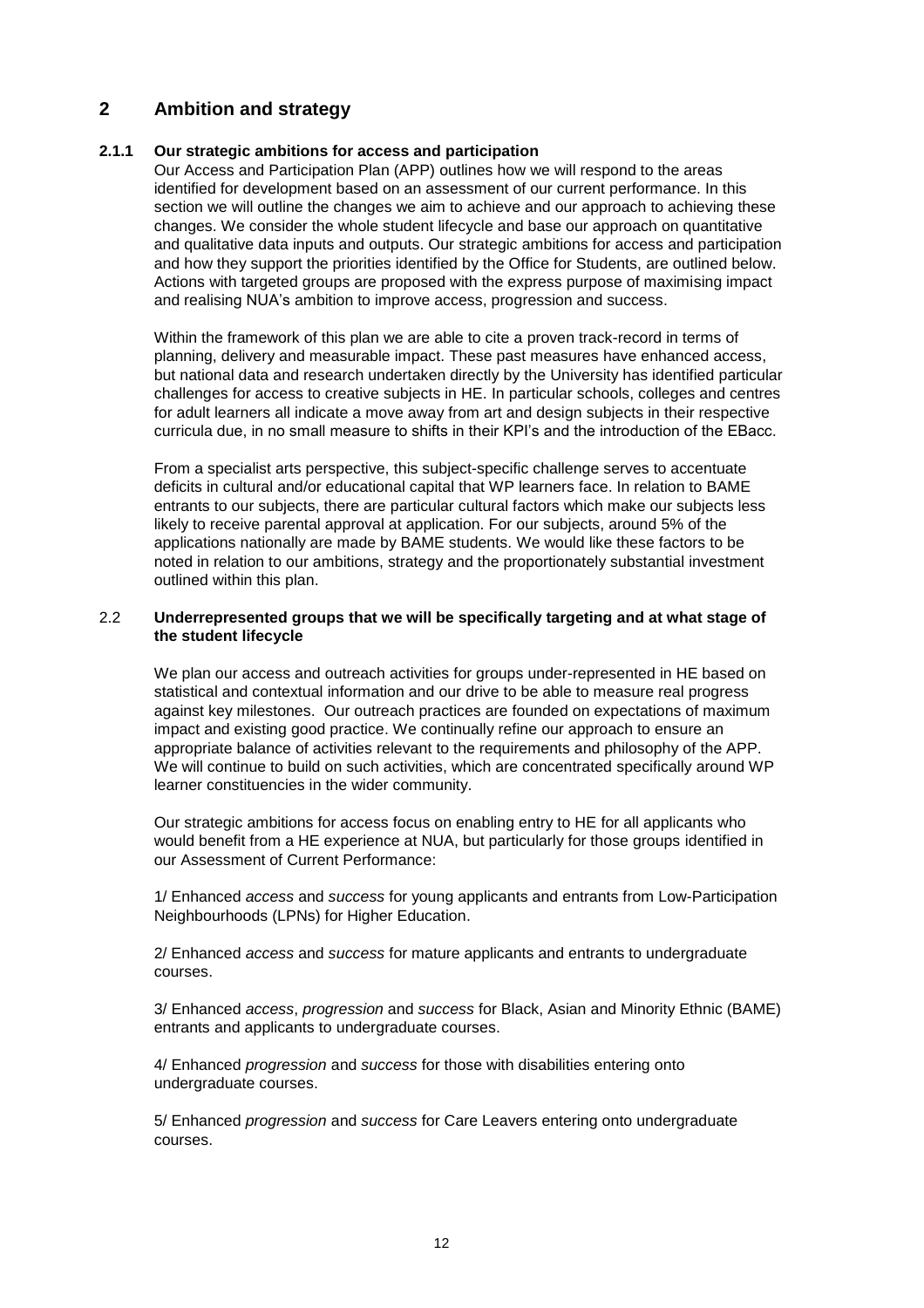### 2.3 **How this work will complement work funded through other sources and in collaboration with other organisations**

 Collaborative working for NUA involves co-operation with national as well as regional partners who are specialist providers within the HE sector. We continue to be an active secondary schools with a particular focus on KS3 and KS4 supports the work of NALN and media (such as Digital Painting workshops and upskilling events on campus). member of UKADIA (the UK Arts and Design Institutions Association), which incorporates the National Arts Learning Network (NALN). Research into the provision of the arts in NUA will continue to undertake specialist CPD for teachers of arts, design architecture and

 to maximise the shared benefits of our work and reduce duplication of effort. As well as partnership, the Network of East Anglia Collaborative Outreach (NEACO) with University of East Anglia, Cambridge University, Anglia Ruskin University and University of Suffolk. Our work with Norfolk schools through NCOP targets specific students from GAP wards, identified through HEFCE data, in Years 9 – 13. Activities delivered through NEACO include a progression programme for Year 12 -13 delivered by CAUSEWAY (a Higher Education Access Network), one to one mentoring, resilience and mental health workshops, online platforms for engaging young people, employer engagement and various charity interactions. We are mindful that NCOP is time-limited and our ongoing outreach We will continue to engage with collaborative activity with other organisations; Higher Education Institutions (HEIs), schools and other public and private sector partners in order participating in existing collaborative activity we are also part of the regional NCOP must remain consistent for this specific target group once/if NCOP concludes.

The University also works with other partners such as the Museums Service, Arts Council and commercial companies in terms of taking its HE offer to (primarily) mature learners within workplace environments. The University is optimistic that this work will reach out to target groups who currently have little or no contact (or aspiration) with UK HE.

 Monitoring and evaluation of measures identified above by the University Senior Management Team ensures continuing effectiveness, measurable improvement, and value whole University community, led by the Senior Management Team, who work actions that address the areas for improvement identified through the assessment of Senior Manager and is undertaken by the teams that are involved in the delivery. for money. The delivery of the commitments outlined in this plan is the responsibility of the collaboratively towards realising the ambitions of the plan, and to ensure the delivery of current performance. Evaluation of the various activities is the responsibility of the relevant

 hopefully, to NUA. The initiatives developed through NCOP collaboration will help us to include areas of good practice within our own approach to outreach activities and enable us evaluation will help us to refine our own processes to more effectively monitor the success, or otherwise, of our own activity. Collaboration with organisations that help us to reach to audiences that would otherwise be difficult to reach. This latter area is a challenge for us as the more conventional routes into HE are not necessarily the best routes to reach out to mature students. The collaborative activity outlined above complements our own outreach activity and encourages students from underrepresented groups to apply to university, and also, to enhance the effectiveness of this; The work done through NCOP on monitoring and more mature learners, and particularly those with no HE experience, will help us to engage

### 2.4 **How this work will support and benefit our broader equality and diversity strategy**

 trust. NUA's Equality & Diversity Policy Statement promotes equality of opportunity and to duty of higher education in promoting equality of opportunity and its role in furthering social The APP is an important dimension of the University's commitment to maintaining an inclusive and supportive learning and working environment based on mutual respect and challenge and strive to eliminate unlawful discrimination. The University acknowledges the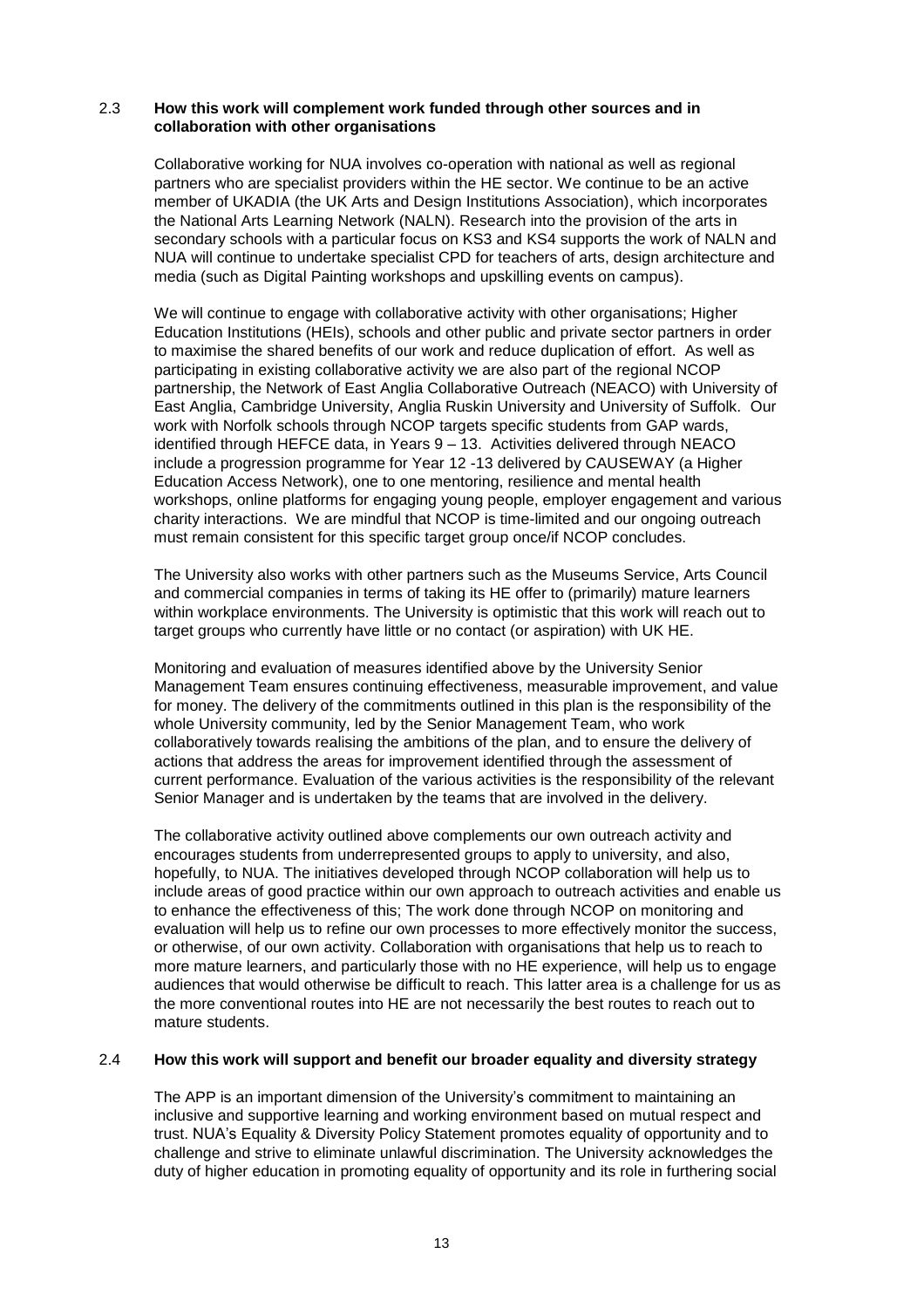Strategic Plan and Strategy for Learning and is integrated into all aspects of university culture. Individual Senior Managers take responsibility for leading in different areas that impact on the access and participation plan, e.g. equality and diversity, learning and progress is monitored. inclusion. NUA's commitment to equality and diversity is made explicit throughout our teaching, outreach and recruitment, admissions and employability. Academic and Professional Services staff work with each other, as required, to deliver specific activities and Senior Managers meet regularly as a team to ensure that activities are coordinated and

 We have taken equality issues into account in designing this plan and have paid due regard to the requirements of the Equality Act 2010. The APP will be monitored separately by the Equality and Diversity Committee and feedback delivered to SMT regarding progress and findings.

findings.<br>Our targets include increasing the proportion of UK domiciled students from Black, Asian or differential for students from such under-represented groups does not fall below the rest of Minority Ethnic (BAME) origin. We have also set targets to ensure that the margin of the student population for either retention, or achievement levels.

### 2.5 **How we will ensure continuous improvement, including through the evaluation of our access and participation plan measures and through sustained engagement with schools and employers**

 The University has in place an internal APP action plan with aims, targets and milestones. targets pursued diligently and progress measured systematically. The University ensures continuous improvement through regular review of progress against planned targets and reports through the Vice-Chancellor to the University's governing Council. The University's Senior Management Team is the steering group for the APP action plan, holding the appropriate expertise and control to ensure that aims are set strategically,

 Group will continue to be involved in the annual review of our Access and Participation Plan. The Student Representatives Group is chaired by a Senior Manager and is attended Students are involved in the evaluation and monitoring of the plan through participation in surveys (for example the new starter survey) and focus groups. The Student Representatives Group is a key part of our formal quality assurance framework and provides a vehicle for engaging in debate and discussion about specific themes. This by the SU President and all of the elected Course Representatives.

 Shared work facilitated by NEACO also plays a role in disseminating and promoting best schools shapes our evolving offer in this area. Our sustained engagement with schools is articulated through initiatives such as 'Artscape' (as described below), our annual outreach and taster programme and through meetings and exchange between academics and senior managers at partner schools and colleges. practice across subjects and institutions more widely. The University's free admission East Gallery has an increasing part to play in encouraging both 'drop-in' and organised engagement with schools and mature learners in particular, and this is an area of work that has further potential for development, given the diverse range of exhibitions and cultures on show. Evaluation of outreach and feedback from individuals, community groups and partner

 The University's engagement with employers is embedded at subject and faculty level in employment for its specialist subjects and emerging graduates. CILG's play an active role equality and diversity. CILG's often have a part to play in progression and success of NUA give one such example of this engagement, the University introduced its suite of BSc the form of Creative Industry Liaison Groups (CILG's). These groups of expert employers exist for all individual awards at NUA and play a part in shaping curriculum, graduate outcomes and ensuring that the University understands the needs of contemporary in terms of shaping the academic offer, but also in terms of future workforce planning and graduates in the world of work, and interns within NUA students taught course of study. To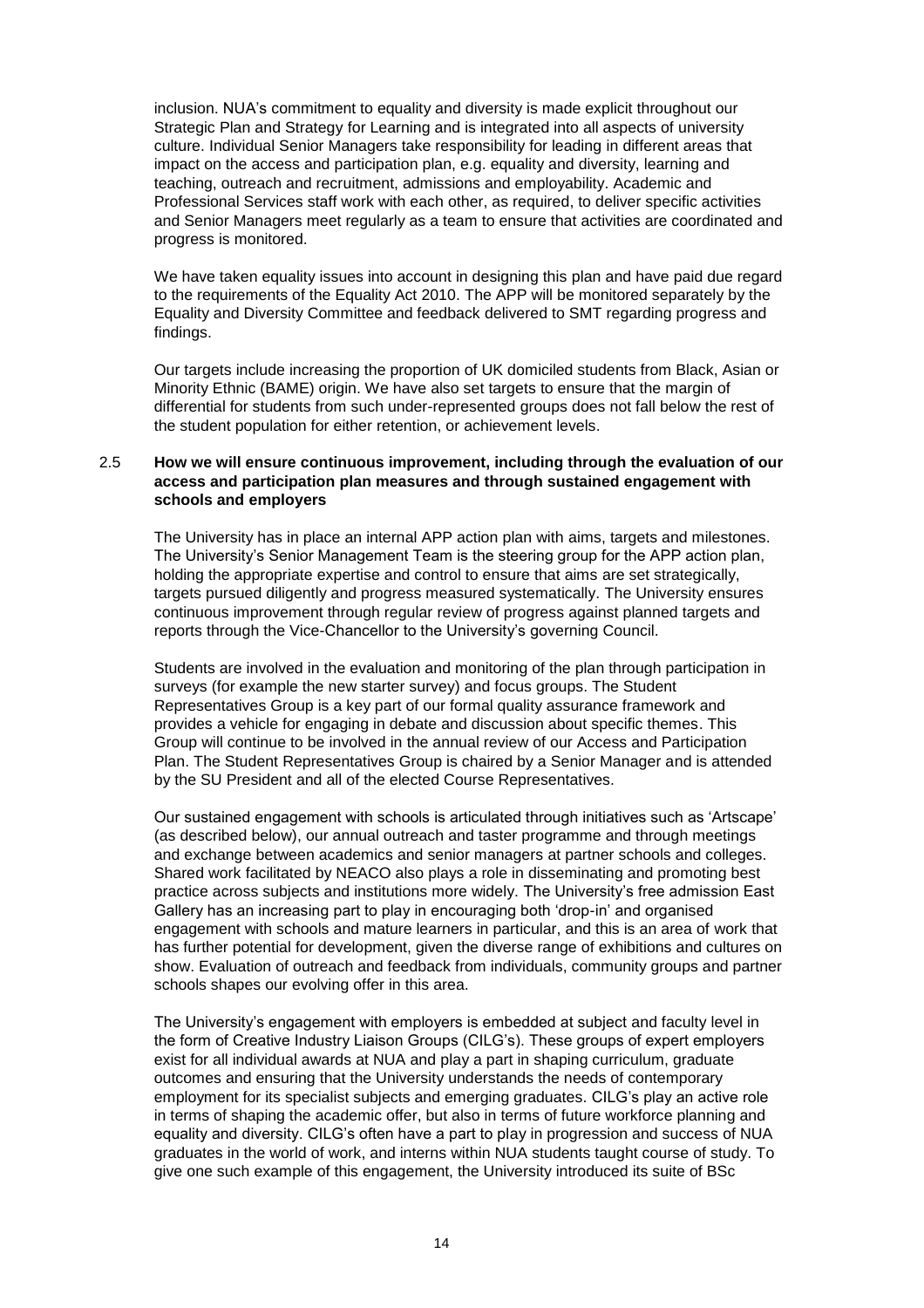awards specifically to respond to industry needs (reinforced by the CILG's) to help address the very real shortage of graduates equipped to work in the rapidly developing creative computing sector.

### 2.6 **How we have consulted with students from a range of backgrounds in developing the plan and how we will work with them to deliver it**

 be offered to students were discussed. Students expressed support for a having a menu of financial support options available to them, so that they could decide how to make best use of the funding on offer, based on their own needs and the needs of their course. The Academic Registrar convened a formal focus group, which included members of the Student Representatives Group. The Students' Union President was also present and contributed to this focus group. At the focus group, a range of support measures that could

 The Students' Union President has reviewed our Access & Participation Plan and been given the opportunity to provide comments.

The University also involves students through their direct participation in outreach activities with local schools and colleges; leading discussion groups, working with small groups, or assisting in practical skills workshops under the supervision of the Schools and Outreach Officer. In addition, in November/December of each year, focus groups of undergraduate students by course are hosted by senior managers of the University to ensure student awareness of the overall strategy and focus.

# <span id="page-15-0"></span> **3 Access, student success and progression measures**

### 3.1 **How we will approach delivering our ambitions and strategy, prioritising the student groups and stages of the student lifecycle where we most need to improve**

 The outcomes of the activities outlined in this access and participation plan have been monitored annually as part of the annual reporting return, or other statutory reporting derived measures above, the University's strategic approach is informed by qualitative methods to enhance institutional understanding and facilitate an action-research approach. shaped by the Assessment of our Current Performance and our outputs and outcomes are requirements, as outlined by the Office for Students (OfS). In addition to quantitative, data-

 groups and surveys that focus on access, attainment and progression. Evaluation of the effectiveness of activities undertaken to fulfill the University's commitment to fair access This approach seeks to add-value by ensuring that the voices of applicants, students and graduates are heard. Views of stakeholder groups are elicited through interviews, focus and progression plays a major role in the development and implementation of this plan.

The University's target groups takes into account the following characteristics in relation to its routine monitoring and pro-active approach to access, success and progression:

- o Low Participation Neighbourhoods
- o Mature
- o Ethnicity
- o Disability
- o Care leavers

 students who are care leavers. Students from low income households may also be part of Our activities to enhance access, progression and student success are part of an inclusive student experience which is aimed at removing barriers for students from underrepresented groups and providing the same opportunities as their peers. Our financial support package is specifically aimed at students from low income households (as assessed by SFE) and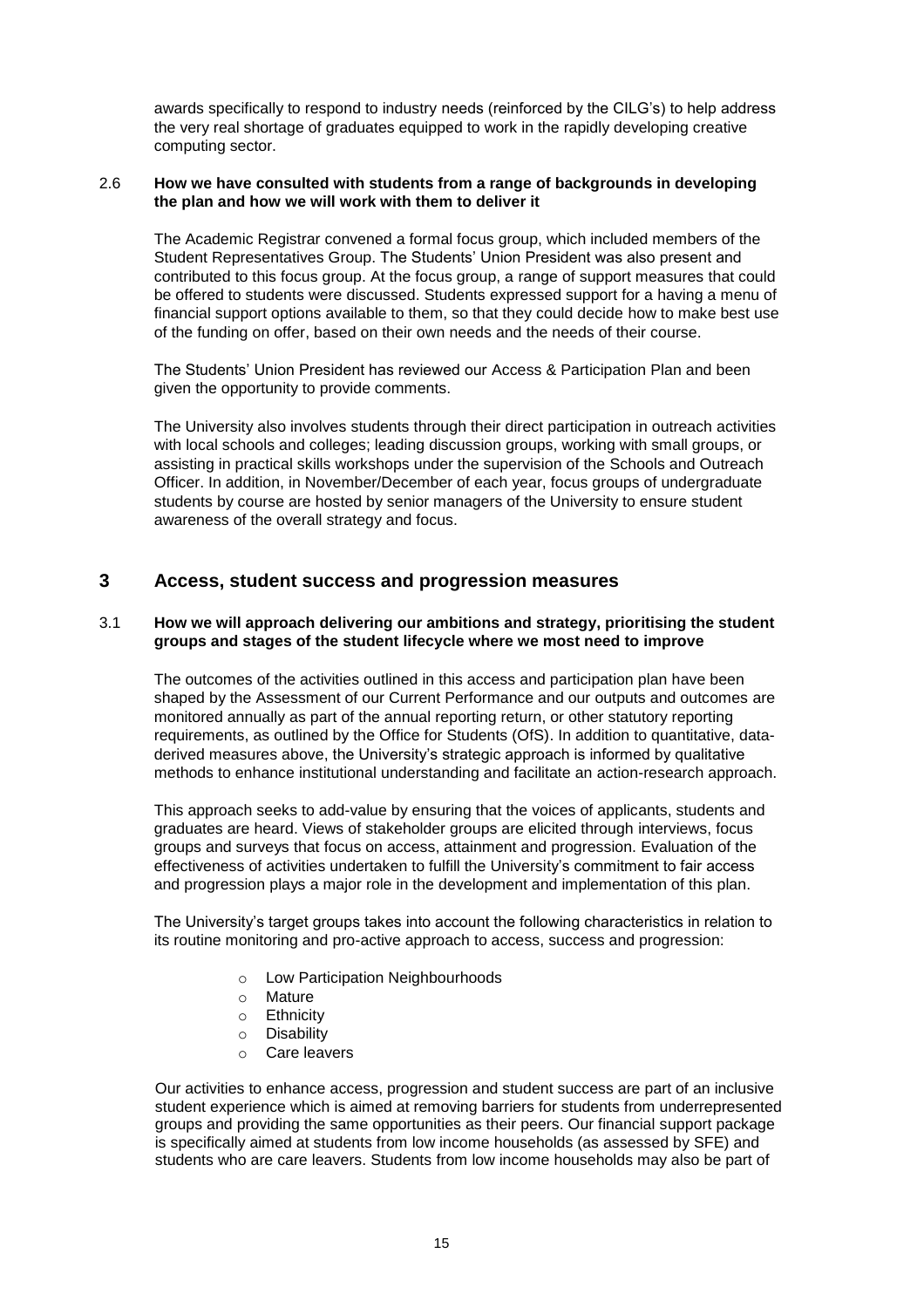one or more of our identified target groups, or none. How students engage with the support available will depend on their individual circumstances, needs and choices.

 Progress is evaluated by measuring outcomes against the targets and milestones set out in our resource plan, recorded through the University's management information systems, and, where appropriate, benchmarked against published HESA or other sector data and location adjusted benchmarks.

 successful achievement of the named award). Retention will be evaluated and judged against achievement of the planned targets and milestones using appropriate measures of success (successful progression on course and

 Union President represents the views of the student body to the Senate. Progress will be reported on an annual basis to the University's Senate. The Students'

### 3.2 **An outline of the activities we will undertake to achieve our aims and which underrepresented groups will be targeted**

 retention. As a mature institution, our practices to enhance access, success and progression are wellestablished and we continually refine admissions processes to ensure an appropriate balance of activities divided between providing learner opportunity, recruitment and

Activities that we will undertake with underrepresented groups in order to achieve our aims, typically comprise:

- Outreach sessions
- Taster sessions on campus
- Taster sessions in target host schools and colleges
- Financial support and material resources for 'Artscape' partners and their students
- Portfolio development days
- Interview advisory sessions
- Gallery events and workshops
- Specific events such as Games 'Jams' and 'Hackathons'
- Open Days
- Campus tours
- A menu of academic, material and financial support for current students identified as being at higher risk of intermission, withdrawal or academic failure.
- NUA's Peer Assisted Learning Mentoring Scheme (PAL's)
- Attendance at Parents and Careers evenings within target schools

 capital experienced by WP learners and again we would like this to be noted in relation to resources, expenditure and the perception that arts subject specialists are having to work Whilst we write of well-established practices in terms of planning and assessing impact of measures taken, it is also true to say that for specialist arts subjects in schools, particular, unprecedented challenges, as highlighted previously, are starting to emerge in relation to the EBacc and a resulting clear shift away from arts and humanities in the school curriculum. These challenges compound issues of the deficit in cultural and educational disproportionately harder to raise aspiration and attainment in schools in the face of this set of challenges.

 constituencies in the wider community. Emerging practices in reaching WP students are informed by sector partners and peers, national references and data and more regional feedback from schools, colleges, individual applicants and other public and private sector organisations. Our re-stated intention is to continue to build on such activities, which are concentrated around WP learner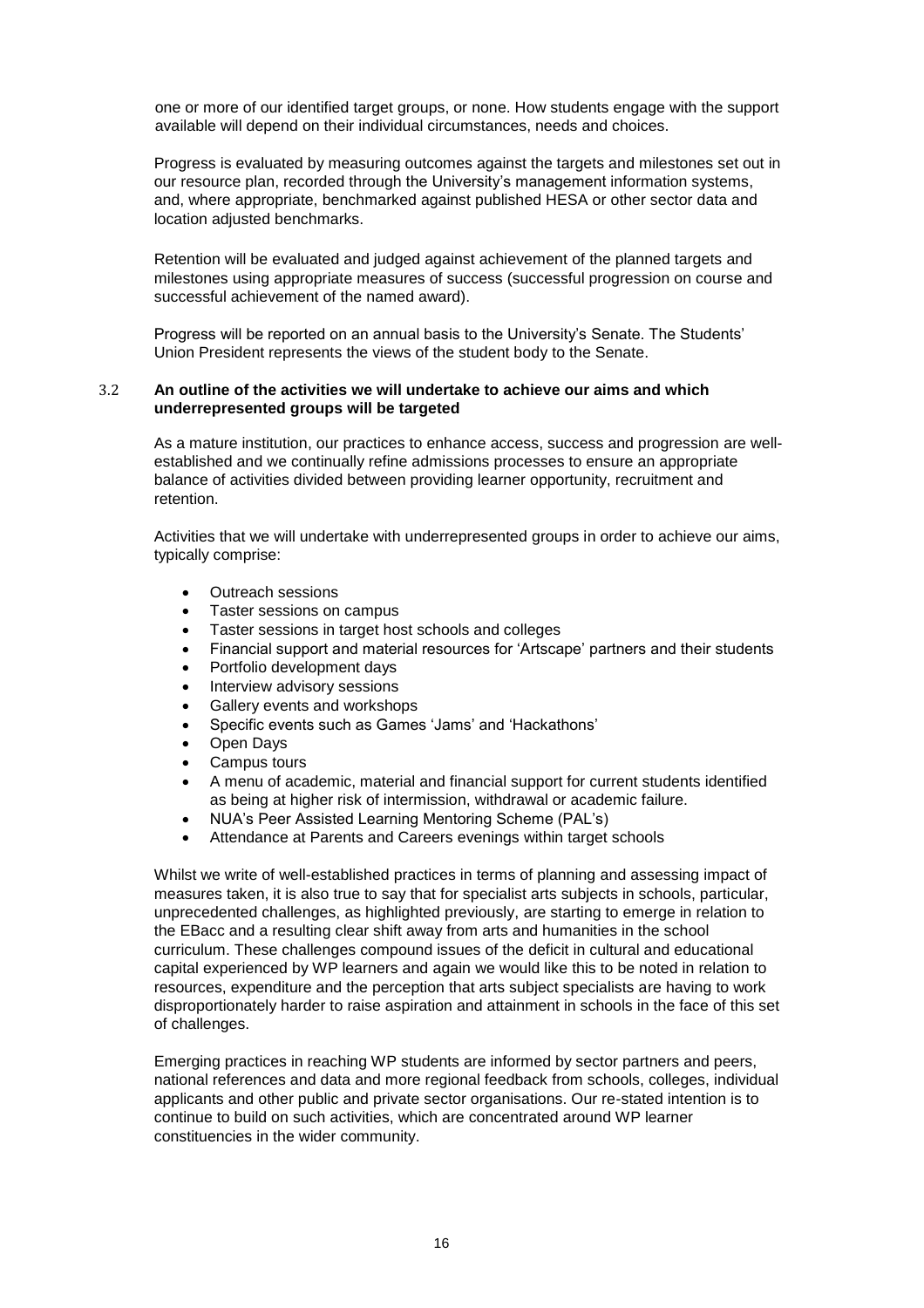### **Measures to enhance Access**

 Outreach and access activity is informed by applicant data and feedback from identified partner schools, colleges and other organisations. The University will continue to drive forward its engagement with targeted students at schools and colleges across the recruitment records and from other available data sources. academic year, and progression is tracked and verified via the University's admissions and

The following measures are proposed as the cornerstones of our plan to maximise access:

 is to be supported financially by NUA and represents part of an integrated and collaborative approach to applicant preparation, as distinct from the activities we will undertake through a/ An enhanced, targeted pre-application outreach and pre-entry taster session programme under the banner 'Artscape'. This sustained, year-round programme of events and activities the NEACO network, schools and employers. The salient aspects of the Artscape scheme include financial support to provide target groups with transport to and from Open Days, oncampus taster sessions and financial support to enable improved access to art-related study materials.

 likely to apply or succeed at interview as a result of depleted social, educational, financial or b/ Specific portfolio and interview preparation and practice sessions for those groups least cultural capital.

 proven Peer Assisted Learner Mentoring Scheme (PAL) for entrants identified as at c/ Enhanced and targeted orientation/acclimatization sessions through our established and increased risk of withdrawal/intermission.

 d/ An active collaboration with 'Artpocket' – a local foundation course specifically geared to supporting mature learners into HE.

 e/ A public exhibition to be held at NUA for targeted learners from Sixth Forms in partnership with Norfolk County Council's Education Department.

 f) The University is introducing targeted financial support in the form of a bursary for care leavers. This reflects part of an enhanced focus on care leavers that is facilitated, in part, by partnership working with UEA, with NUA now co-hosting a 2 day residential summer school for Care Leavers.

 regarding the real or perceived obstacles to HE entry whether these relate to the g) NUA's New Starter Survey has been revised to seek more accurate information application process, learner confidence or more practical concerns around transport or accommodation.

 h) The University is actively seeking to attract applicants and entrants from BAME groups Eastern extreme of the UK mainland. To seek to address this challenge, the University will increase its activities within ethnically diverse areas and conurbations, including visits to  $6<sup>th</sup>$ whilst recognizing the geographic and demographic challenge in being located on the forms in London, Luton and Bedford.

 feedback on outreach, taster sessions and inclusion workshops. This will provide better i) University's use of 'Turning Point' software to enable participants to provide anonymous quality intelligence for future planning activities and investment.

 The activities outlined above are aimed both at raising aspirations, and raising attainment, of pupils studying creative arts subjects at school or college. The portfolio and interview sessions specifically address the selection processes operated by many higher education providers with art and design courses, and are aimed at supporting prospective students to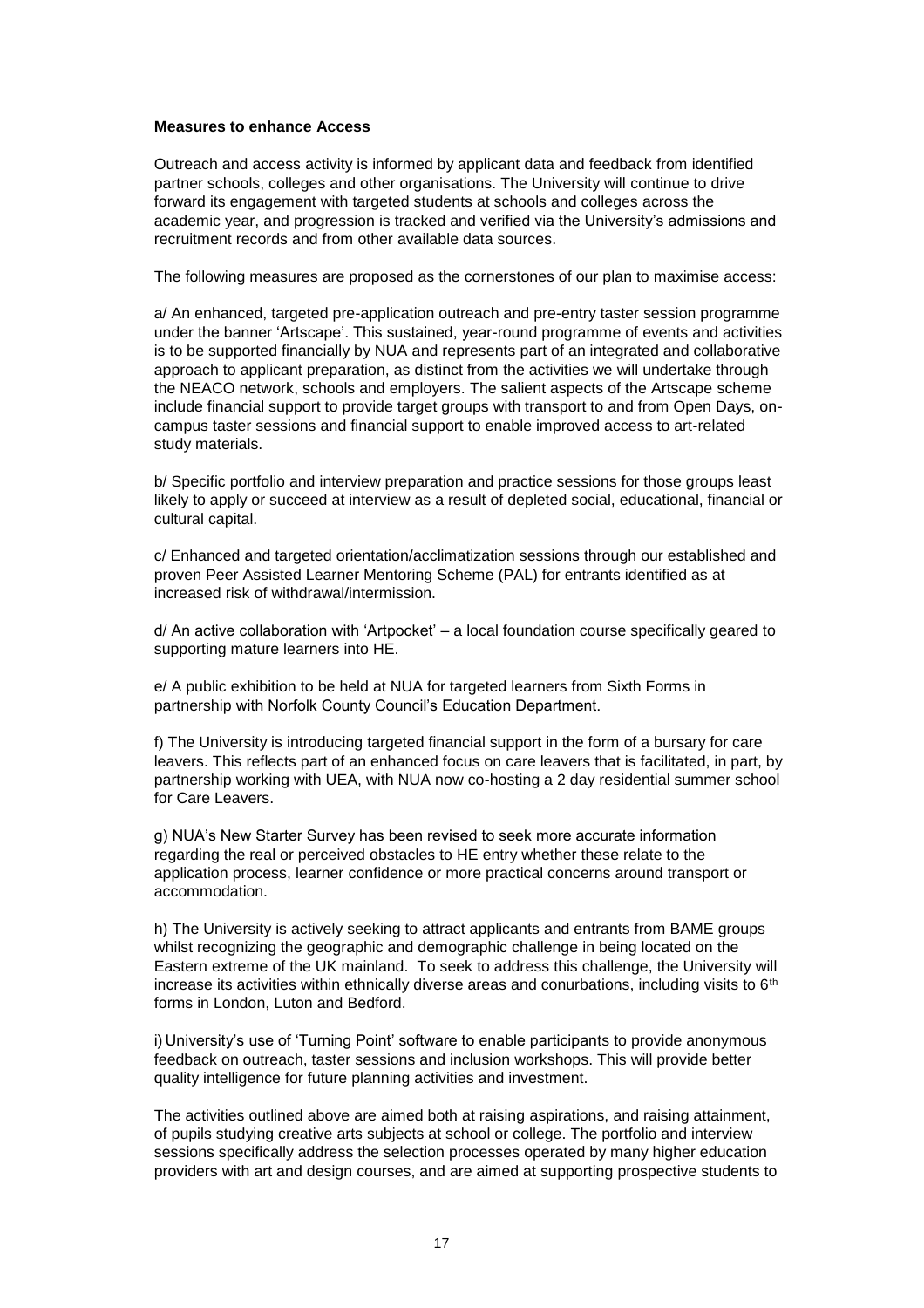organise their portfolios to maximise their chances of entering a higher education course of their choice, wherever they choose to apply. Our programme of support for creative art and design teachers in schools is specifically aimed at supporting the delivery of creative subjects in schools and raising attainment.

### **Measures to enhance progression and student success**

 The University's Learning, Teaching & Quality Committee (LTQC) monitors the progression, retention and attainment of target groups to compare data and seeks to identify any trends monitored groups. Success is monitored by unit results, progression and final classification. or anomalies arising from assessment, by course, term, level or other sub-category. In case of such a trend or instance being identified, the LTQC will take measures to investigate and address particular circumstances or other contextual actors that may be impacting on

- monitored groups. Success is monitored by unit results, progression and final classification.<br>a) Enhanced training for the University's Peer Assisted Learning Mentors (PAL Scheme) regarding assessment and feedback processes. These mentors play a vital, additional role in helping to support learners through the assessment process. They also inform the University's retention activities directly through current student participation in the Peer Assisted Learning Mentoring Scheme (PALs) and engagement with the Student Representatives System and Students' Union.
	- Involvement in the PAL Mentoring Scheme and Student Reps system provides a Students working as PAL Mentors and Student Reps are trained in recognizing Students) in order to ensure that our PAL Mentors and Student Reps include students who can identify with the challenges faced by students from similar supportive network of inclusion for those who might otherwise feel marginalised. and responding to the needs of a diverse population, and we encourage participation by students from under-represented groups (LPN, BME, Disabled backgrounds.
	- PAL Mentors receive enhanced training in safeguarding issues and on where to make referrals if they are concerned about an individual's welfare or academic progress.
	- who are care leavers or who are estranged from their parents to provide Our Student Support staff will arrange specific buddy arrangements for students enhanced support while at University.
	- the effectiveness of specific interventions and for gathering feedback on future The Student Representatives system provides a valuable method for monitoring actions.
	- We work closely with the Students' Union to monitor feedback and consult on our APP.
- b) Increased investment in Student Support and Library and the Learning Support services to support individual learners.
	- Following consultation with the Student Representatives Group we increased the number of Student Support Advisers from one to three, to provide more drop-in sessions and targeted resilience workshops aimed at helping students to cope with mental health difficulties, and for those from disadvantaged backgrounds who may not have the family support networks or financial security to help them with their personal coping strategies.
- and study skills for target groups of learners. This is to enhance cultural/social capital c) Increased investment to ensure proportionate engagement with employability, literacy and preparedness for work or further study, post-graduation.
	- We have increased the number of dedicated dyslexia support hours for students with Specific Learning Difficulties.
	- We have improved the Library website and online resources with enhanced search functions to more clearly signpost students to sources of help and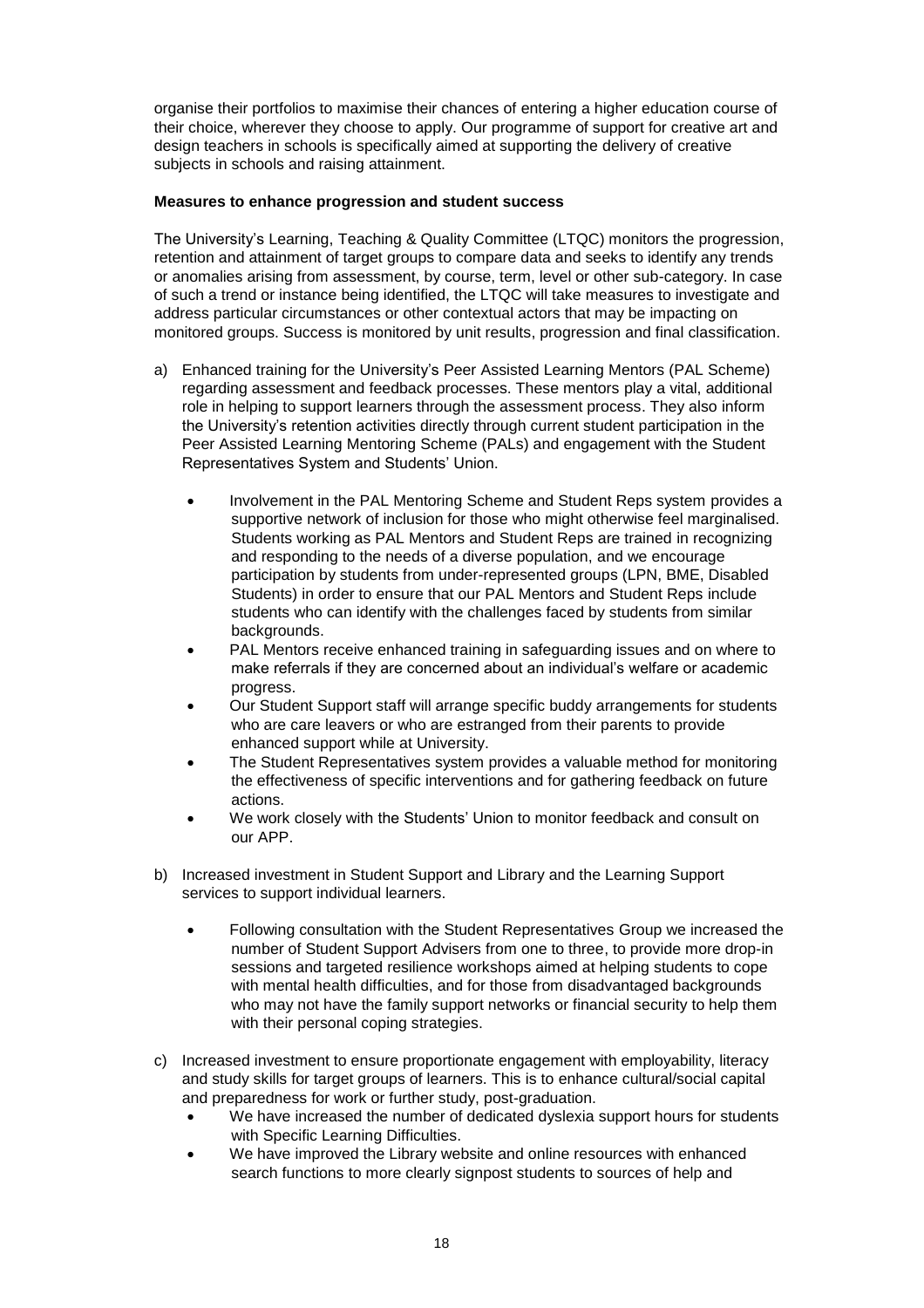support, particularly aimed at students with Specific Learning Differences.

- We have commissioned a series of 'how to' videos to go alongside existing information to provide information in alternative formats so that students with a diversity of learning methods can access information.
- d) Increased investment in one-to-one, bespoke career planning sessions for target groups.
	- that they engage with the service from their first year of study. From 2017-18 all students will have timetabled employability sessions to ensure
	- The University's PROFILE provides students with a framework with which to engage with employability support and build an employability profile. Whilst all students are able to access PROFILE, we have specifically designed the opportunities in finding employment and progressing in their careers. Students are also able to take their PROFILE with them when they graduate and continue to add to it as they develop their career pathways. framework to enable students from underrepresented groups to acquire the employability skills and workplace vocabulary needed to maximize their
	- Employability service and career planning, and we will continue to engage with Through PROFILE, graduates can continue to benefit from the University's targeted groups of students after graduation.

### **Our approach**

 "Artscape". Our enhanced understanding of these challenges has also informed the development of our Year 0 (foundation) and Year 1 curricula to ensure that students Our approach has been informed by our research into creative arts in schools in Norfolk, a summary of which was published by the Higher Education Policy Institute [Last, Professor J, "A crisis in the creative arts in the UK?", HEPI, September 2017]. Through this research we have recognised some of the key challenges facing creative arts education in schools, and this understanding has informed the design of with a wide variety of pre-university educational experiences are able to acquire the basic level of skills and knowledge to enable progression from a level playing field into subsequent years.

### **Monitoring our success**

 We will engage in a variety of monitoring and evaluation methods which include both students involved in teaching, professional services or study at NUA. Quantitative qualitative and quantitative methods. Feedback will be obtained from individuals and organisations that we engage with through our outreach activities, and from staff and measures will be developed through enhancing our reporting capability from our student records systems. We will build in the outcomes of the evaluation provided by the NCOP to improve our own monitoring and evaluation methods.

For 2019-20

- surveys and feedback from pupils and teachers that we engage with, as well as 1. We will continue to measure the effectiveness of our outreach activity through monitoring applications to NUA from targeted schools;
- 2. We will continue to collect and evaluate feedback from students on our courses gathered through a range of mechanisms including annual surveys, ad-hoc polls, student focus groups and our Student Reps Group and Students' Union;
- 3. We will continue to develop our data analysis capacity to enable us to measure intend to monitor performance in individual units, as well as degree outcomes, order to establish where there are gaps in attainment. student outcomes using multiple equality measures and POLAR quintiles. We for groups defined by gender, age, ethnicity, disability and POLAR quintile in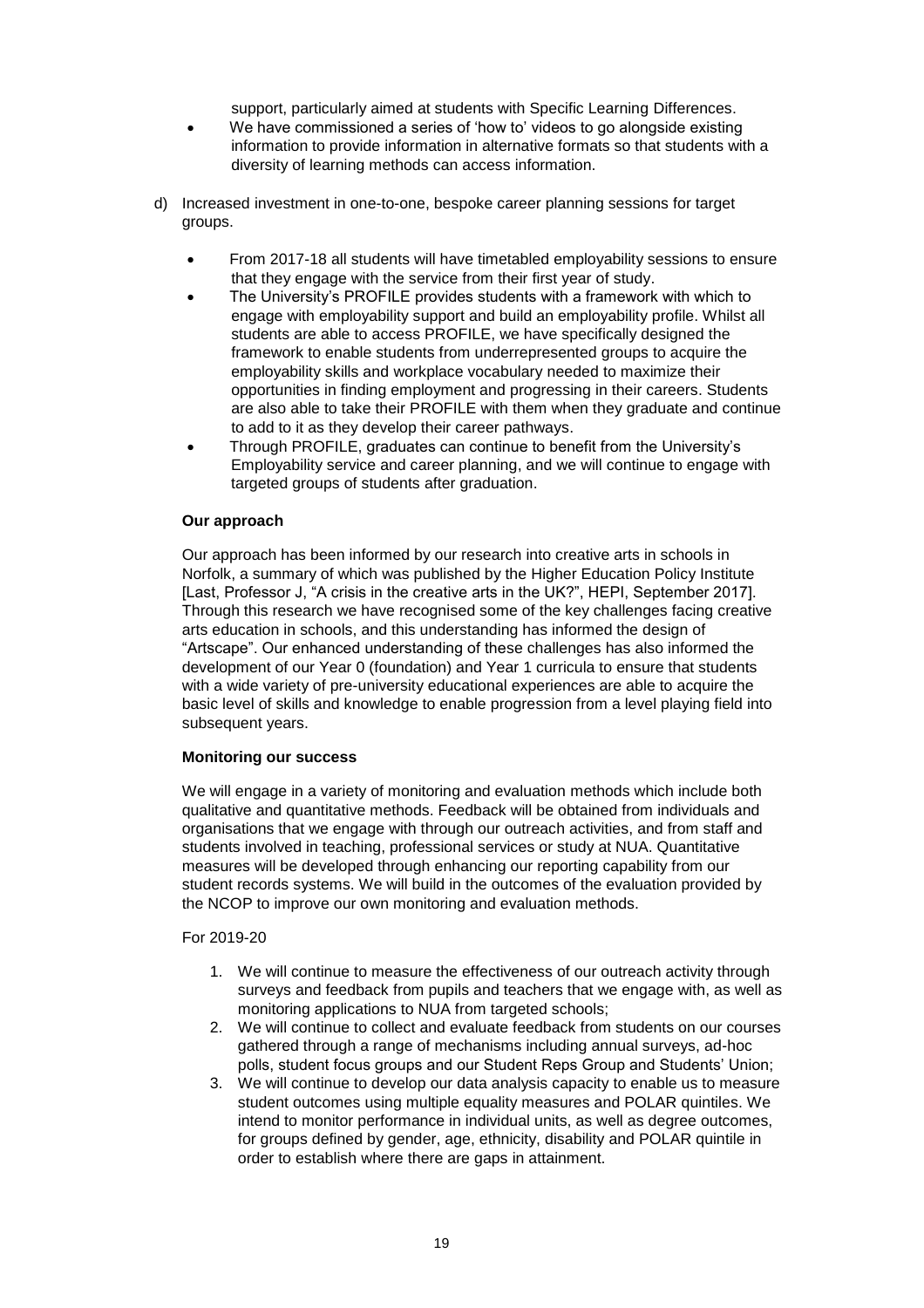- 4. We will continue to monitor employment destinations of the groups defined in students from these groups. (3) and will monitor ongoing engagement with PROFILE to evaluate the effectiveness of this intervention in supporting progression into employment for
- 5. We will monitor information on disabilities and outcomes, with a particular focus on students declaring mental health disabilities, to enhance our university-wide interventions to build resilience in this group of students.

### 3.3 **Financial support that we will offer students, how this contributes to our strategy and how it is informed by evidence**

 To maximise support for students from under-represented backgrounds the University will financial support for students as an effective measure to enable them to remain on their provide additional financial support. The University remains committed to the provision of course.

Whilst some research has shown that financial support does not have a significant impact on students' choices of institution, or on retention rates, evidence routinely monitored by the University shows that the percentage of students withdrawing from their course who received (or were eligible to receive) financial support is lower than the percentage of

| students withdrawing who were not eligible to receive financial support. |                                                                                        |                                                                                               |  |  |  |  |  |  |  |
|--------------------------------------------------------------------------|----------------------------------------------------------------------------------------|-----------------------------------------------------------------------------------------------|--|--|--|--|--|--|--|
| Academic year                                                            | % of students eligible to<br>receive financial support who<br>withdrew during the year | % of students not eligible to<br>receive financial support<br>who withdrew during the<br>year |  |  |  |  |  |  |  |
| 2013-14                                                                  | 2.1%                                                                                   | 4.3%                                                                                          |  |  |  |  |  |  |  |
| 2014-15                                                                  | 3.8%                                                                                   | 6.2%                                                                                          |  |  |  |  |  |  |  |
| 2015-16                                                                  | 2.9%                                                                                   | 7.6%                                                                                          |  |  |  |  |  |  |  |
| 2016-17                                                                  | 3.2%                                                                                   | 5.2%                                                                                          |  |  |  |  |  |  |  |

 to ensure that it is effectively targeting its financial support provision. We acknowledge that this will be attributable to a range of retention measures in operation of which the financial support is but a part. The University will continue to monitor this data

 the methodology described above for evaluating impact was in place before the toolkit was available and we have maintained this evaluation method to ensure continuity of data. We have considered other methods for evaluating the impact of our financial support to students, such as the toolkit resources developed by the Office for Fair Access. However,

 section 5. In 2019-20 the University will offer financial support to care leavers and those with a household income of £25,000 or less. Further details of these awards can be found in

### <span id="page-20-0"></span> **4 Investment**

 4.1 We intend to invest c. £2,300,000 in 2019/20 in access, student success and progression measures, along with targeted financial support to key student groups. This includes investment funded through higher fee income as well as from other funding sources, such as Office for Student grant allocations.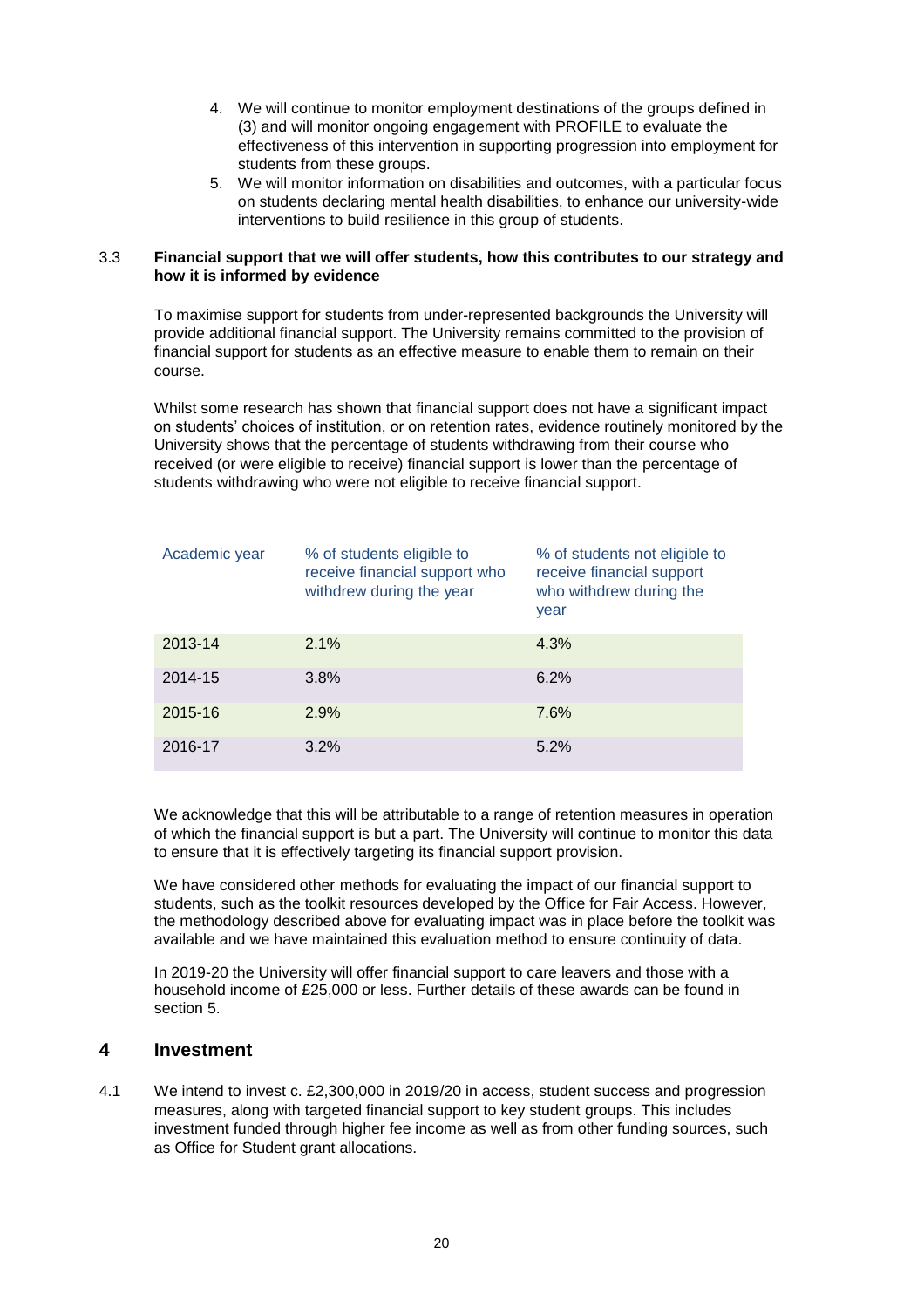4.2 Of the total investment of c. £2,300,000, we intend to fund c. £1,550,000 through higher fee income, which represents 26% of our total higher fee income. This c. £1,550,000 has been activities (c. 200,000, 13%), progression activities (c. £125,000, 8%) and financial support (c. £625,000, 40%). modelled as being split between access activities (c. £600,000, 39%), student success

### <span id="page-21-0"></span>**5 Provision of information to students**

### 5.1 **Financial support available to new entrants in 2019/20**

 The University will offer a bursary of £1,000 per annum to new entrants who are care leavers.

 For new entrants whose household income is assessed as £25,000 or less, the University and other course-related costs). This will be £200 for new entrants to Year 0 and Year 1, and when they progress to Year 2 the award will rise to £300, followed by £500 in Year 3. will offer a contribution towards the costs of studying at NUA (such as equipment, materials,

 In addition to this, the University operates a Financial Support Fund which provides need financial help to meet extra costs that cannot be met from other funding sources and are encouraged to apply. The Fund is intended to act as a safety net for those in financial financial support to students to help them to remain in higher education. Students who students who may be considering leaving higher education because of financial difficulties difficulty rather than as their main source of income.

of these bursaries, which can be found at [www.offa.org.uk](http://www.offa.org.uk/) or on the University website at We will continue to honour existing bursary commitments for continuing students in 2019/20. These students should refer to the earlier years Access Agreements for the terms [https://www.nua.ac.uk/about-nua/info-publication-scheme/governance/.](https://www.nua.ac.uk/about-nua/info-publication-scheme/governance/)

### 5.2 **Ensuring our plan is easily accessible to both current and prospective students**

 The University will publish its plan on both the Governance page of its website [\(https://www.nua.ac.uk/about-nua/info-publication-scheme/governance/\)](https://www.nua.ac.uk/about-nua/info-publication-scheme/governance/) and its Bursaries 2019/20 can easily access the agreement that is relevant to them. We explain on this page page [\(https://www.nua.ac.uk/study-at-nua/fees-funding/bursaries/\)](https://www.nua.ac.uk/study-at-nua/fees-funding/bursaries/). The Governance page includes Access Agreements for previous years so that students who enrolled before which agreement applies to a particular student so that they know it is the one for the year in which they first enrolled at the university.

The University is committed to providing timely and accurate advice on its fees and the financial support available to current and prospective students.

 The University will publish information on fees and financial support for 2019/20 on the University website and through the UCAS Entry Profiles. In addition, the University updates and refines information entitled 'The Student Experience at NUA' which outlines clearly and explicitly, in plain English, to applicants what is included in the course fee and what is not, and those elements that are optional.

 2019 will be published on the University intranet for current students, and on the University Information on fees and financial support for students who enrolled prior to September website to assist any student who wishes to apply for a transfer into the University from another course of study.

The University undertakes to provide timely and accurate information to UCAS and Student Finance England, to allow them to populate their databases with the most up-to-date information available for potential applicants.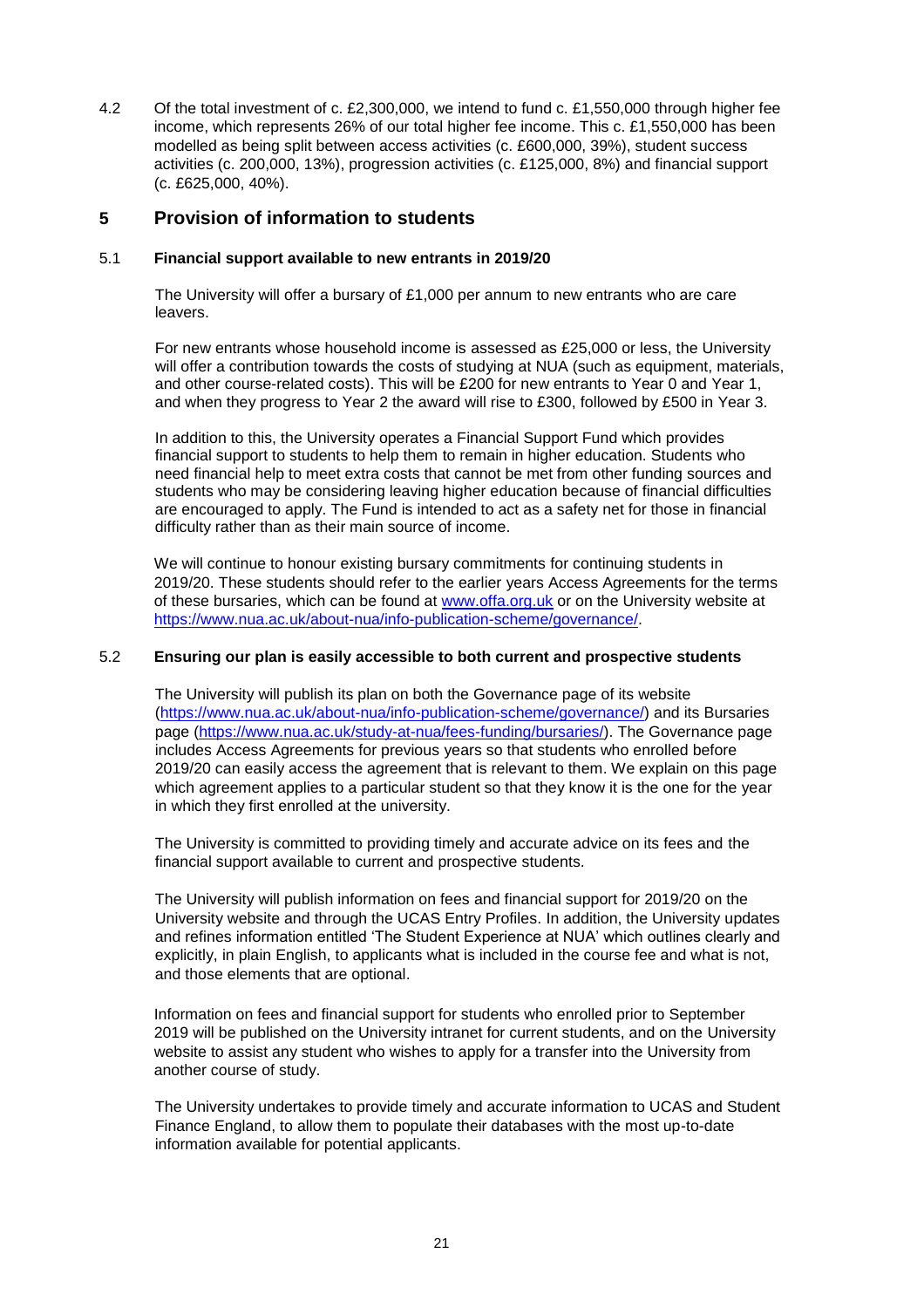I

I

\* course type not listed.

# Full-time and part-time course fee levels for 2019-20 entrants.

Please enter inflationary statement in the free text box below.

 The University will charge the maximum level of fees on its undergraduate courses, as allowed by government.  $\overline{a}$  excluding mortgage interest payments) In subsequent years we may apply inflation to the fees of those who started in 2019/20; if we apply inflation, we would use the Office for Students' recommended measure, which would be based on forecast RPI-X (the retail price index,

| <b>Full-time course type:</b>    | <b>Additional information:</b> | <b>Course fee:</b> |
|----------------------------------|--------------------------------|--------------------|
| First degree                     |                                | £9,250             |
| Foundation degree                |                                |                    |
| Foundation year / Year 0         |                                | £9,250             |
| HNC / HND                        |                                |                    |
| CertHE / DipHE                   |                                |                    |
| Postgraduate ITT                 |                                |                    |
| Accelerated degree               |                                |                    |
| Sandwich year                    |                                |                    |
| Erasmus and overseas study years |                                |                    |
| Other                            |                                |                    |
| Franchise full-time course type: | <b>Additional information:</b> | <b>Course fee:</b> |
| First degree                     |                                |                    |
| Foundation degree                |                                |                    |
| Foundation year / Year 0         |                                |                    |
| HNC / HND                        |                                |                    |
| CertHE / DipHE                   |                                |                    |
| Postgraduate ITT                 |                                |                    |
| Accelerated degree               |                                |                    |
| Sandwich year                    |                                |                    |
| Erasmus and overseas study years |                                |                    |
| Other                            |                                |                    |
| Part-time course type:           | <b>Additional information:</b> | <b>Course fee:</b> |
| First degree                     |                                |                    |
| Foundation degree                |                                | $\star$            |
| Foundation year / Year 0         |                                | $\star$            |
| HNC / HND                        |                                |                    |
| CertHE / DipHE                   |                                |                    |
| Postgraduate ITT                 |                                |                    |
| Accelerated degree               |                                |                    |
| Sandwich year                    |                                |                    |
| Erasmus and overseas study years |                                |                    |
| Other                            |                                |                    |
|                                  |                                |                    |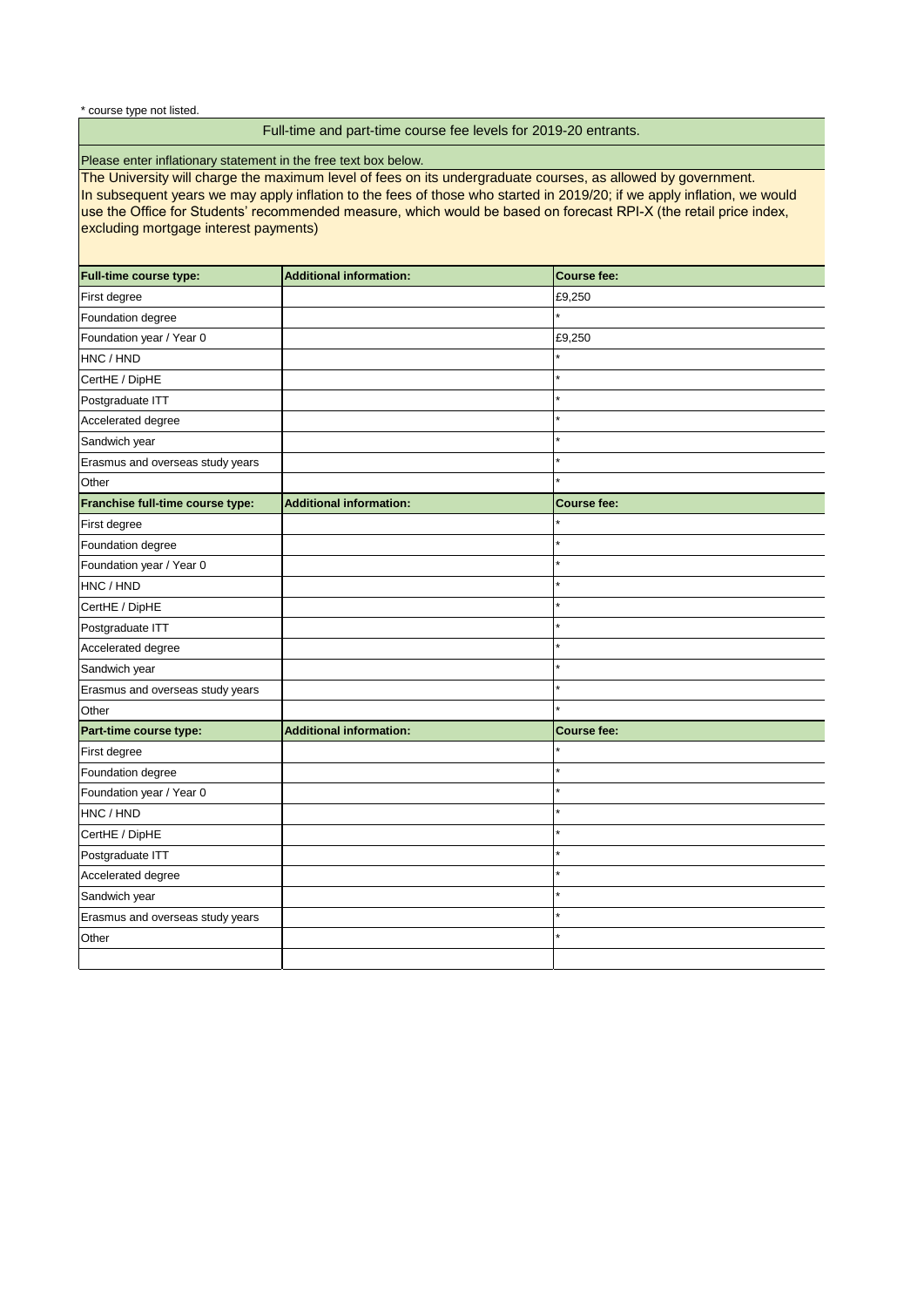| Table 8a - Statistical targets and milestones relating to your applicants, entrants or student body |                        |                                              |                                                                                                                                               |                                                                                                                                                                                                                                                                                                         |                                                            |                      |                                                                                                 |                                                |                                                                                   |                                                                         |         |         |                                                                                                                                                                                                                                                                                                                                                                                                                                                            |
|-----------------------------------------------------------------------------------------------------|------------------------|----------------------------------------------|-----------------------------------------------------------------------------------------------------------------------------------------------|---------------------------------------------------------------------------------------------------------------------------------------------------------------------------------------------------------------------------------------------------------------------------------------------------------|------------------------------------------------------------|----------------------|-------------------------------------------------------------------------------------------------|------------------------------------------------|-----------------------------------------------------------------------------------|-------------------------------------------------------------------------|---------|---------|------------------------------------------------------------------------------------------------------------------------------------------------------------------------------------------------------------------------------------------------------------------------------------------------------------------------------------------------------------------------------------------------------------------------------------------------------------|
|                                                                                                     | Stage of the lifecycle | Main target type                             |                                                                                                                                               | <b>Description</b><br>(500 characters maximum)                                                                                                                                                                                                                                                          | Is this a<br>collaborative<br>target? (drop-<br>down menu) | <b>Baseline year</b> |                                                                                                 |                                                |                                                                                   | Yearly milestones (numeric where possible, however you<br>may use text) |         |         | Commentary on your milestones/targets or textual                                                                                                                                                                                                                                                                                                                                                                                                           |
| Reference number                                                                                    | (drop-down menu)       | (drop-down menu)                             | Target type (drop-down menu)                                                                                                                  |                                                                                                                                                                                                                                                                                                         |                                                            | (drop-down<br>menu)  | <b>Baseline data</b>                                                                            | 2018-19                                        | 2019-20                                                                           | 2020-21                                                                 | 2021-22 | 2022-23 | description where numerical description is not<br>appropriate (500 characters maximum)                                                                                                                                                                                                                                                                                                                                                                     |
| T16a_01                                                                                             | <b>Access</b>          | Socio-economic                               | HESA T1a - NS-SEC classes 4-7<br>(Young, full-time, first degree<br>entrants)                                                                 | To increase the proportion of young full-time<br>undergraduate entrants from NS-SEC 4-7 and to<br>remain above the location adjusted benchmark in<br>all years                                                                                                                                          | <b>No</b>                                                  | 2013-14              | 41.7%                                                                                           | 44.0%                                          | 45.0%                                                                             | N/A                                                                     |         |         | <b>TARGET DISCONTINUED. HESA has withdrawn</b><br>this measure as a Performance Indicator and no<br>longer publishes indicators or benchmarks in Table<br>T1a. The University has, therefore, ceased its own<br>measurement of students from NS-SEC 4-7 and is<br>looking at alternative means to identify students from<br>disadvantaged backgrounds. At present we have no<br>readily available data on which to base alternative<br>measures to NS-SEC. |
| T16a_02                                                                                             | <b>Access</b>          | Low participation<br>neighbourhoods<br>(LPN) | <b>HESA T1a - Low participation</b><br>neighbourhoods (POLAR3)<br>(Young, full-time, first degree<br>entrants)                                | To increase the proportion of young full-time<br>undergraduate entrants from Low Participation<br>Neighbourhoods and to remain above the location<br>adjusted benchmark in all years                                                                                                                    | <b>No</b>                                                  | $2013 - 14$          | 17.3%                                                                                           | 20.3%                                          | 21.0%                                                                             | 21.3%                                                                   |         |         | 2020-21 target added                                                                                                                                                                                                                                                                                                                                                                                                                                       |
| T16a_03                                                                                             | <b>Access</b>          | <b>Mature</b>                                | HESA T2a - (Mature, full-<br>time, first degree entrants)                                                                                     | To increase the proportion of mature full-time<br>undergraduate entrants                                                                                                                                                                                                                                | <b>No</b>                                                  | $2013 - 14$          | 15.3%                                                                                           | 19%                                            | 20%                                                                               | 20.2%                                                                   |         |         | 2020-21 target added                                                                                                                                                                                                                                                                                                                                                                                                                                       |
| T16a_04                                                                                             | <b>Student success</b> | <b>Multiple</b>                              | HESA T3a - No longer in HE<br>after 1 year (Young, full-time,<br>first degree entrants)                                                       | Retention: to continue to ensure that the<br>percentage of young entrants who drop out of<br>Higher Education falls below 5% and the<br>percentage is lower than the HESA benchmark                                                                                                                     | <b>No</b>                                                  | $2013 - 14$          | 8.0%                                                                                            | 4.5%                                           | 4.0%                                                                              | 4.0%                                                                    |         |         | 2020-21 target added                                                                                                                                                                                                                                                                                                                                                                                                                                       |
| T16a_05                                                                                             | <b>Student success</b> | <b>Mature</b>                                | HESA T3a - No longer in HE<br>after 1 year (Mature, full-time,<br>first degree entrants)                                                      | Retention: to continue to ensure that the<br>percentage of mature entrants who drop out of<br>Higher Education falls below 10% and the<br>percentage is lower than the HESA benchmark.                                                                                                                  | <b>No</b>                                                  | $2013 - 14$          | 13.7%                                                                                           | 10.0%                                          | 9.0%                                                                              | 8.0%                                                                    |         |         | 2020-21 target added                                                                                                                                                                                                                                                                                                                                                                                                                                       |
| T16a_06                                                                                             | <b>Student success</b> | Low participation<br>neighbourhoods<br>(LPN) | HESA T3b - No longer in HE<br>after 1 year & in low participation<br>neighbourhoods (POLAR 2)<br>(Young, full-time, first degree<br>entrants) | Retention: to reduce the percentage of young<br>entrants from Low Participation Neighbourhoods<br>who drop out of Higher Education to 5% and<br>maintain a percentage lower than the HESA<br>benchmark                                                                                                  | <b>No</b>                                                  | 2013-14              | 7.9%                                                                                            | 5.5%                                           | 5.0%                                                                              | 4.8%                                                                    |         |         | 2020-21 target added                                                                                                                                                                                                                                                                                                                                                                                                                                       |
| T16a_07                                                                                             | <b>Access</b>          | <b>Ethnicity</b>                             | <b>Other statistic - Ethnicity</b><br>(please give details in the<br>next column)                                                             | Increase the proportion of UK domiciled students<br>from Black, Asian for Minority Ethnic (BAME) origin                                                                                                                                                                                                 | <b>No</b>                                                  | $2013 - 14$          | 8.0%                                                                                            | 11.0%                                          | 1.0%                                                                              | 12.0%                                                                   |         |         | 2020-21 target added                                                                                                                                                                                                                                                                                                                                                                                                                                       |
| T16a_08                                                                                             | <b>Student success</b> | Socio-economic                               | <b>Other statistic - Socio-</b><br>economic (please give details<br>in the next column)                                                       | Success: to ensure that the margin of differential in<br>the percentages of students from socio-economic<br>group NS-SEC 4-7 achieving a First or Upper<br>Second Class degree classification, does not fall<br>below -5% compared with peers not from other<br>socio-economic groups.                  | <b>No</b>                                                  | $2013 - 14$          | SEC 4-7 67%<br>Other SEC<br>74%<br>Diff: - 7%                                                   |                                                | Margin to Margin to Margin to<br>remain at remain at<br>or above - or above -     | remain at<br>or above -                                                 |         |         | 2020-21 target added                                                                                                                                                                                                                                                                                                                                                                                                                                       |
| T16a_09                                                                                             | <b>Student success</b> | <b>Disabled</b>                              | <b>Other statistic - Disabled</b><br>(please give details in the<br>next column)                                                              | Success: to ensure that the margin of differential in<br>the percentages of students with a declared<br>disability achieving a First or Upper Second Class<br>degree classification, does not fall below -5%<br>compared with peers who have not declared a<br>disability.                              | <b>No</b>                                                  | $2013 - 14$          | Disabled 61%<br>No disability<br>74%<br><b>Diff -13%</b>                                        | remain at<br>or above - $\vert$ or above<br>5% | Margin to Margin to Margin to<br>remain at                                        | remain at<br>or above -                                                 |         |         | 2020-21 target added                                                                                                                                                                                                                                                                                                                                                                                                                                       |
| T16a_10                                                                                             | <b>Student success</b> | <b>Ethnicity</b>                             | <b>Other statistic - Ethnicity</b><br>(please give details in the<br>next column)                                                             | Success: to ensure that the margin of differential in<br>the percentages of students from a Black, Asian or<br>Minority Ethnic (BAME) origin achieving a First or<br>Upper Second Class degree classification, does<br>not fall below -5% compared with peers from a<br>predominantly white background. | <b>No</b>                                                  | 2013-14              | <b>BAME 61%</b><br>White 72%<br>Diff -11%                                                       | remain at                                      | Margin to Margin to Margin to<br>remain at<br>or above - $\vert$ or above $\cdot$ | remain at<br>or above -                                                 |         |         | 2020-21 target added                                                                                                                                                                                                                                                                                                                                                                                                                                       |
| T16a_11                                                                                             | <b>Student success</b> | Socio-economic                               | <b>Other statistic - Socio-</b><br>economic (please give details<br>in the next column)                                                       | Retention: to ensure that the margin of differential<br>in the retention of students from under-represented<br>groups and the remainder of the cohort does not<br>fall below -5% for students from socio-economic<br>groups NS-SEC 4-7                                                                  | <b>No</b>                                                  | $2013 - 14$          | SEC 4-7 95.19<br>Other SEC -<br>93.5%                                                           | remain at<br>or above $\frac{1}{2}$ or above   | Margin to Margin to<br>remain at                                                  | Margin to<br>remain at<br>or above -<br>5%                              |         |         | 2020-21 target added                                                                                                                                                                                                                                                                                                                                                                                                                                       |
| T16a_12                                                                                             | <b>Student success</b> | <b>Disabled</b>                              | <b>Other statistic - Disabled</b><br>(please give details in the<br>next column)                                                              | Retention: to ensure that the margin of differential<br>in the retention of students from under-represented<br>groups and the remainder of the cohort does not<br>fall below -5% for students declaring a disability.                                                                                   | <b>No</b>                                                  | $2013 - 14$          | <b>Disabled</b><br>93.4%<br>No disability<br>94.3%                                              | remain at<br>or above -                        | Margin to Margin to<br>remain at<br>or above                                      | Margin to<br>remain at<br>or above -                                    |         |         | 2020-21 target added                                                                                                                                                                                                                                                                                                                                                                                                                                       |
| $\sqrt{716a}$ 13                                                                                    | <b>Student success</b> | Ethnicity                                    | <b>Other statistic - Ethnicity</b><br>(please give details in the<br>next column)                                                             | Retention: to ensure that the margin of differential<br>in the retention of students from under-represented<br>groups and the remainder of the cohort does not<br>fall below -5% for students from BAME origins                                                                                         | No.                                                        | $2013 - 14$          | BAME - 91.2% remain at remain at remain at<br>White - $94.2\%$ or above - or above - or above - |                                                | Margin to Margin to<br>$5\%$                                                      | Margin to<br>5%                                                         |         |         | 2020-21 target added                                                                                                                                                                                                                                                                                                                                                                                                                                       |